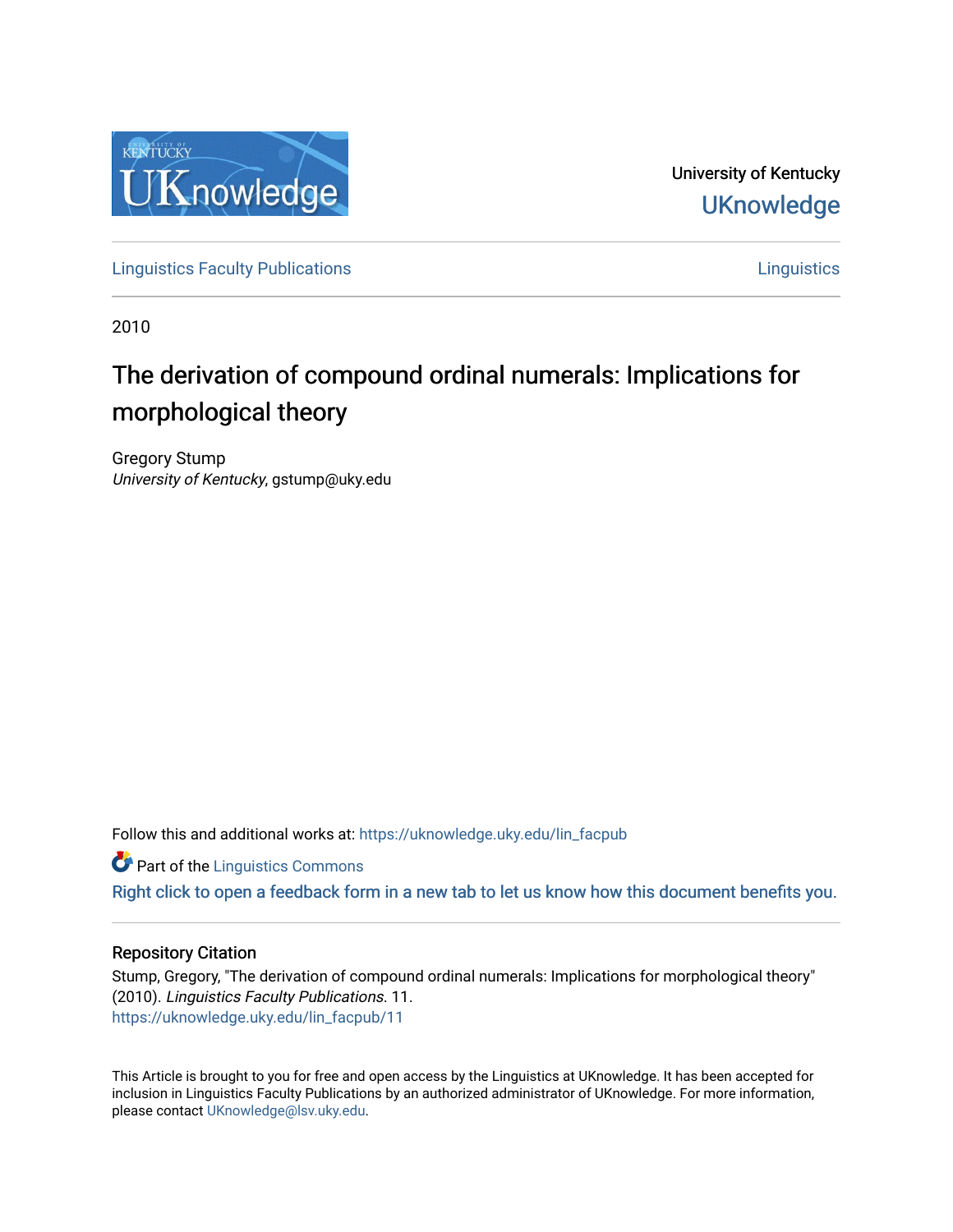## The derivation of compound ordinal numerals: Implications for morphological theory

Digital Object Identifier (DOI) 10.3366/word.2010.0005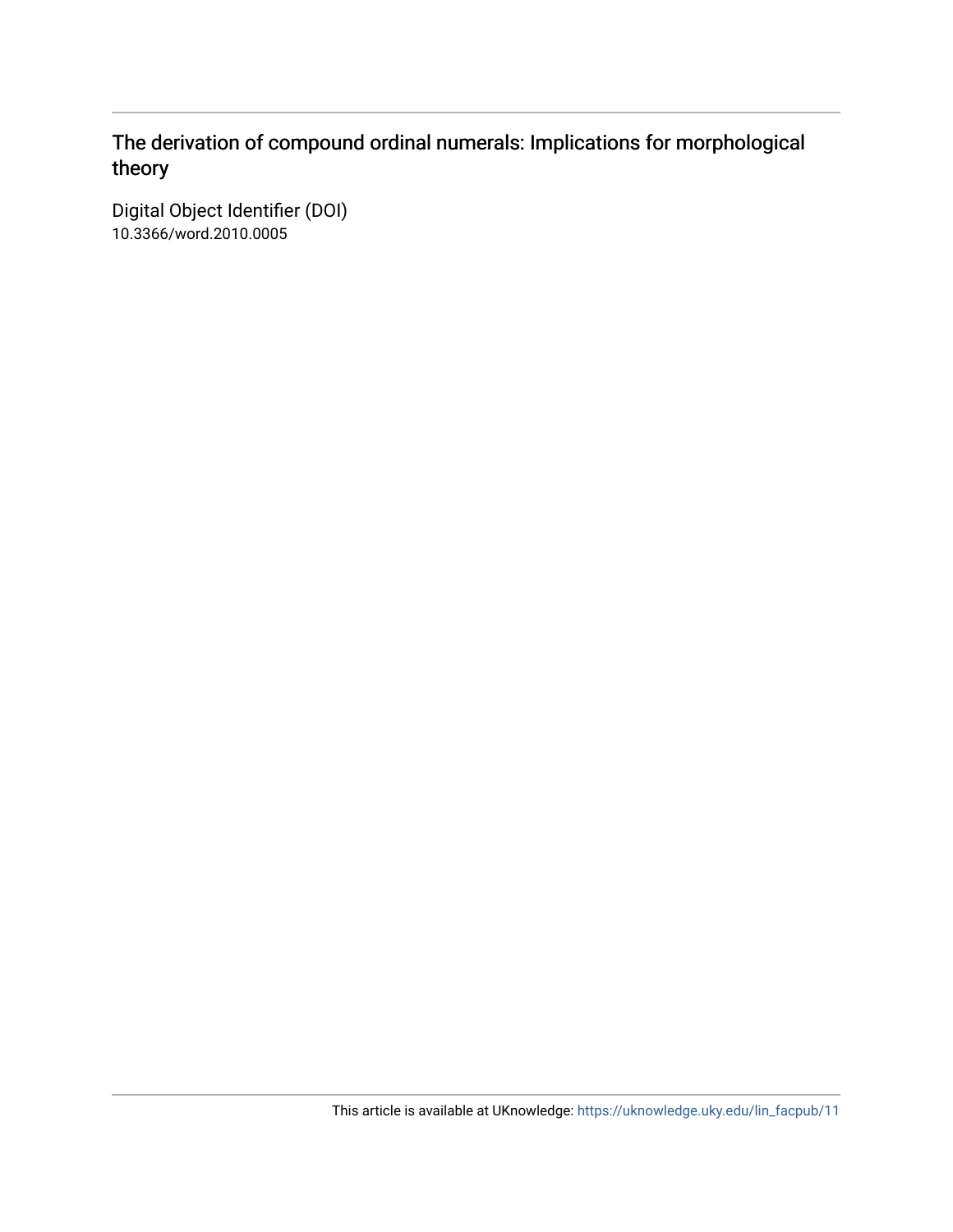## The derivation of compound ordinal numerals: Implications for morphological theory<sup>1</sup>

Gregory Stump

### **Abstract**

In the domains of both inflection and derivation, there is evidence for both rules of exponence (which realize specific morphosyntactic properties or derivational categories through the introduction of specific morphological markings) and rules of composition (which determine how such rules of exponence apply in the definition of a compound's inflected forms or derivatives). A single, general rule of composition accounts for the definition of a wide range of derivatives from compound bases; nevertheless, ordinal derivation demonstrates the considerable extent to which rules of composition may vary across languages. Evidence from a diverse range of languages is used to motivate a typology of ordinal derivation whose distinct types embody different rules of composition.

#### **1 Derivational marking in compounds**

The expression of a derivational category C is customarily equated with the application of a word-formation rule relating a base B of the appropriate sort to a derivative D, whose form ordinarily differs from that of B in that it contains some formal mark of category C; for instance, the expression of the derivational category 'privative adjective' is equated with the application of a rule relating a noun B to an adjective B-*less*. (Hereafter, I shall refer to derivational rules of this sort, which introduce specific morphological markings (such as -*less*) as RULES OF DERIVATIONAL EXPONENCE.) In many cases, the expression of a derivational category C involves not only a rule R of derivational exponence, but also an additional rule specifying how R is involved in the expression of C when the base is a compound. In instances in which the compound is headed, this additional RULE OF COMPOSITION very often requires the application of R to the compound's head. That is, for any rule of derivational exponence *Deriv*, the application

> *Word Structure* 3.2 (2010): 205–233 DOI: 10.3366/E1750124510000590 © Edinburgh University Press www.eupjournals.com/word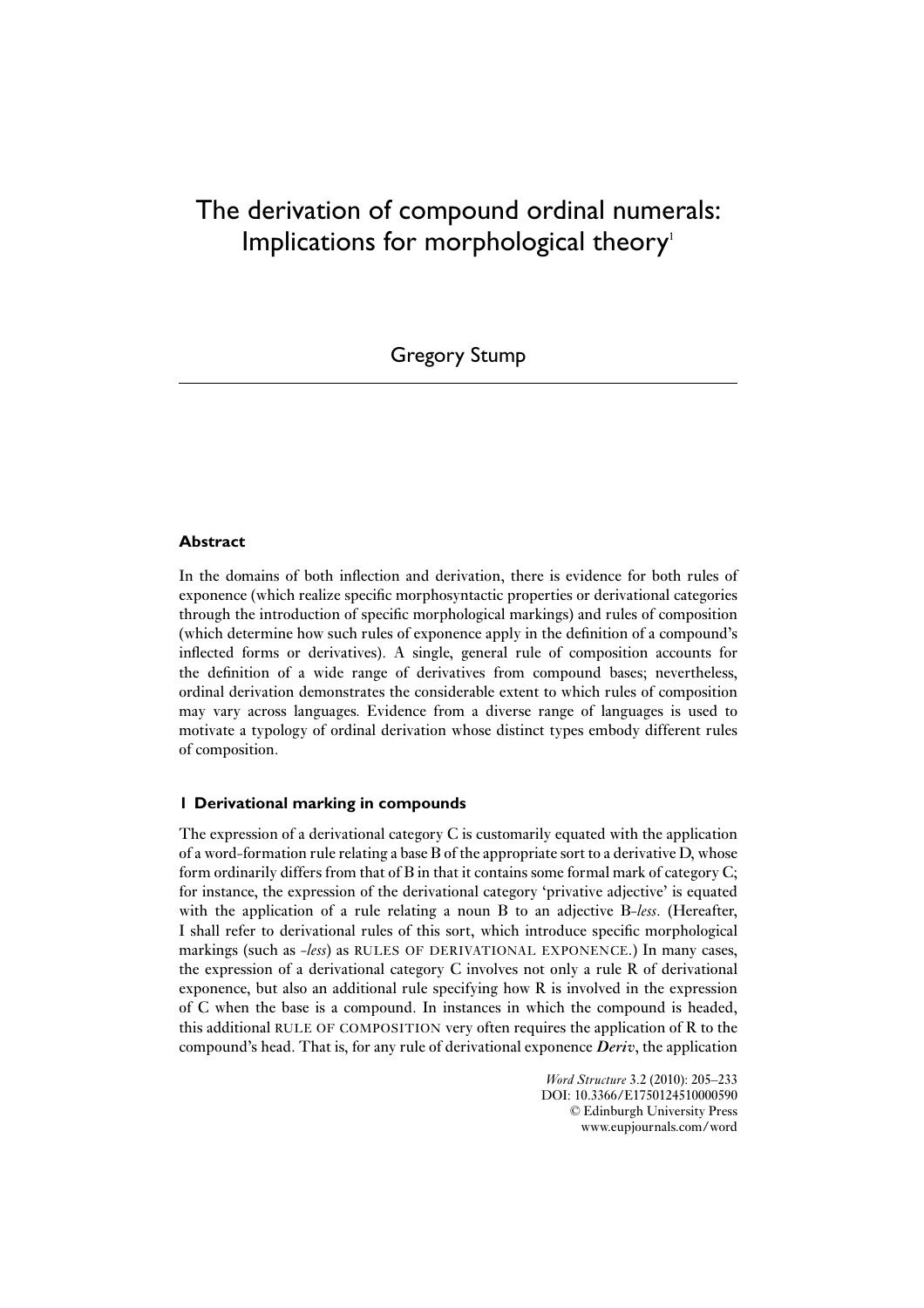of *Deriv* to a compound [X Y] headed by Y is very often determined by the rule of composition in (1):

(1) Rule of composition for *Deriv*: *Deriv*([X Y])= [X *Deriv*(Y)]

On first consideration, (1) might appear to be the ONLY rule of composition that is ever needed in the derivational domain; my purpose here is to challenge this assumption. In particular, I shall demonstrate that in deriving ordinal numerals from their cardinal counterparts, languages exploit a wide array of rules of composition, including but by no means limited to (1).

I first discuss rules of composition that are widely observable in the domains of inflection and nonordinal derivation  $(\& 2)$ . I then discuss the derivation of ordinal numerals in a range of languages, including the rules of composition that are involved in this derivation  $(\S$ 3). The evidence that I discuss motivates a richly varied typology of ordinal formation and leads to the conclusion that in the derivational domain, rules of composition may assume a variety of different forms (§4).

#### **2 Rules of composition in inflection and in nonordinal derivation**

There is clear evidence for a distinction between rules of exponence and rules of composition both in the derivational domain and in the domain of inflection. Consider first the case of inflection. In the inflection of English, various lexically conditioned rules of inflectional exponence are involved in the definition of past-tense forms such as *lived*, *did*, *sang*, *ate*, and *spent*; on the other hand, a single rule of composition guarantees that headed compounds such as OUTLIVE, OVERDO, OUTSING, OVEREAT and OUTSPEND inflect for past tense on their head in the manner required by its lexical conditioning: *outlived*, *overdid*, *outsang*, *overate*, *outspent*. Stump (2001: 115) calls this rule of composition THE HEAD-APPLICATION PRINCIPLE and argues that it is a universal of inflectional morphology. According to this principle, the result of applying a rule *Infl* of inflectional exponence to a compound [X Y] headed by Y is the compound  $[X \ In \mathcal{H}(Y)]$ . The only kind of situation in which the Head-Application Principle does not enter into the inflection of a compound  $[X Y]$  is one in which the rule defining the compound  $[*X Y*] stipulates that *X* and *Y* are both uninflected stems; in such cases, rules$ of inflectional exponence must treat  $[X Y]$  as an unanalyzed whole (Stump 2001: 114ff).

The rule of composition in (1) in many cases functions as the derivational counterpart of the Head-Application Principle. Thus, consider the formation of denominal occupation nouns in English. Given a noncompound disciplinary noun of the form X, one can represent the form of the corresponding occupational derivative as the result of applying a function *OccupDeriv* to X. The evaluation of *OccupDeriv* is lexically conditioned: where  $X = physis$ ,  $OccupDeriv(X) = physis$  (in which *-ist* supplants the final *s* in *physics* and induces velar softening, however this is to be formulated); where  $X=economics, OccupDeriv(X)=economics$  (in which *-ist* supplants the final *-ics* in *economics*); and where  $X =$ *linguistics,*  $OccubDeriv(X) =$  *linguist* (from which the final  $-ics$ in *linguistics* is simply absent). This lexical conditioning is represented in (2).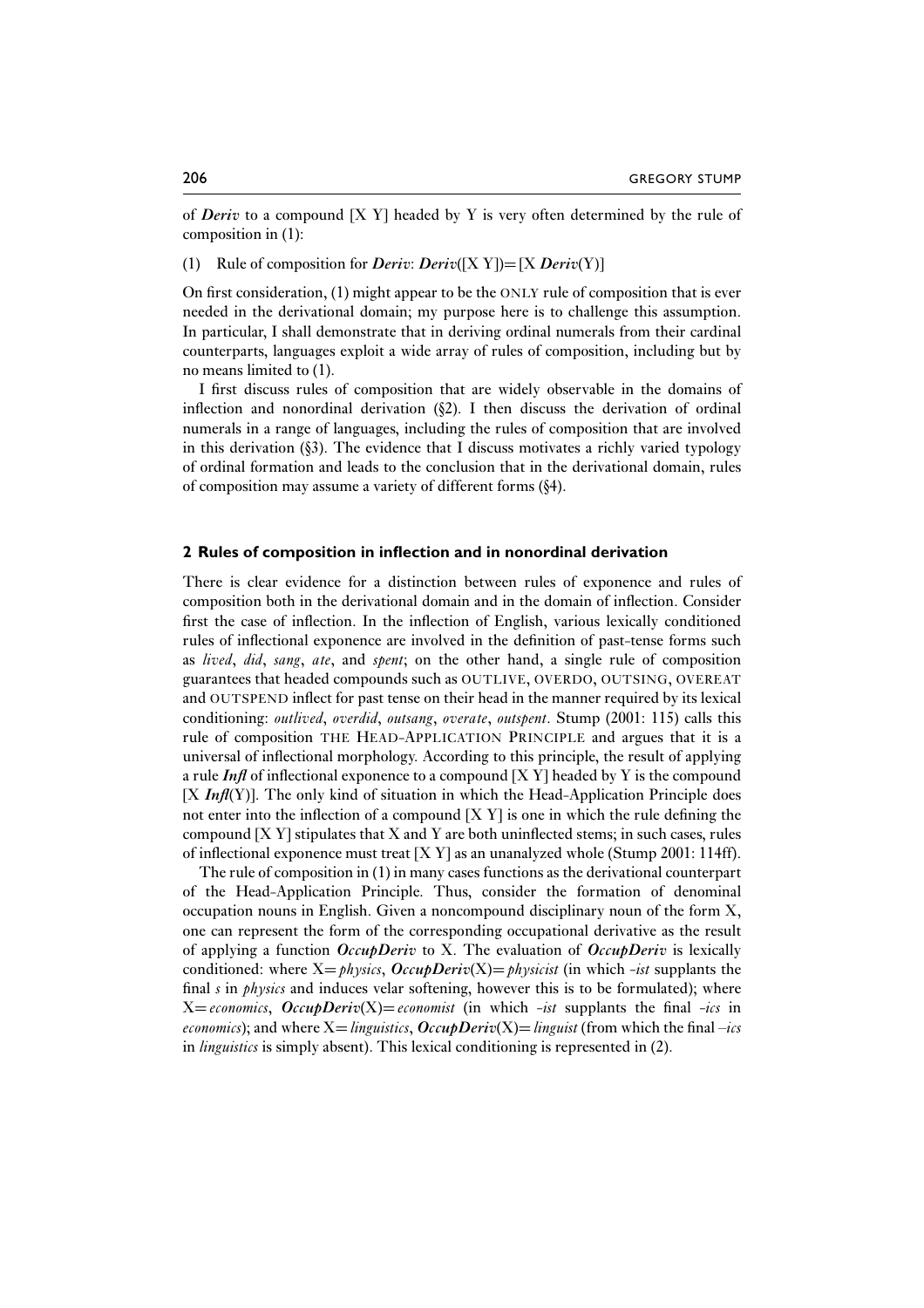|                        | Occupational derivative $OccupDeriv(X)$ |            |                     |  |  |  |  |
|------------------------|-----------------------------------------|------------|---------------------|--|--|--|--|
| Disciplinary<br>noun X | absence of -s<br>absence of -ics        |            | absence of -ics     |  |  |  |  |
|                        | addition of -ist<br>addition of -ist    |            | no addition of -ist |  |  |  |  |
| physics                | physic-ist                              |            |                     |  |  |  |  |
| economics              |                                         | econom-ist |                     |  |  |  |  |
| linguistics            |                                         |            | linguist            |  |  |  |  |

(2) Lexical conditioning in the derivation of denominal occupation nouns in English

When the base of derivation is a compound disciplinary noun  $[X Y]$ , the form of the occupational derivative is in general [X *OccupDeriv*(Y)], where *OccupDeriv*(Y) exhibits the lexical conditioning specifically associated with Y; for instance, the compound disciplinary nouns in (3a) have the occupational derivatives in (3b). This regularity in the formation of the occupational derivatives from compound bases may be attributed to the rule of composition in (1).

(3) Denominal occupation nouns (b) derived from compounds (a)

| a. | high-energy physics   | $\mathbf{b}$ . | high-energy physicist |
|----|-----------------------|----------------|-----------------------|
|    | <i>home economics</i> |                | home economist        |
|    | Romance linguistics   |                | Romance linguist      |

This rule of composition is the cause of the 'bracketing paradoxes' observed by Spencer 1988: logically, *atomic scientist* has the structure [[atomic science] -ist], yet morphologically, as an effect of (1), it has the realization [atomic [scient-ist]]. Because of (1), it is fallacious to expect a derived lexeme's logical structure to be isomorphic to its morphological realization: the meaning of the lexeme ATOMIC SCIENTIST is related to the meaning of the lexeme ATOMIC SCIENCE, but this relation is not mediated by ATOMIC SCIENTIST's morphological realization as [atomic [scient-ist]].

In the examples in (3), the rule of composition in (1) functions very much like the Head-Application Principle; just as the latter principle causes inflectional markings to be situated on the head of a compound, so (1) causes derivational marking to be situated on the head of each compound in (3a). But unlike the Head-Application Principle, the rule of composition in (1) doesn't invariably define a pattern of head marking. Consider, for instance, the derivation of diminutives from exocentric  $[V\ N]$  compounds in Spanish (Catalán 1995).

Suppose first that given a noncompound Spanish noun X, the form of the corresponding diminutive derivative is the result of applying a function *Dimin* to X. On that assumption, the evaluation of *Dimin* must be conditioned both by X's gender and by its prosodic characteristics: where the derivational base X is masculine, *Dimin*(X) is also masculine and exhibits a diminutive marker from column  $M$  of (4); where  $X$  is feminine, *Dimin*(X) is also feminine and exhibits a diminutive marker from column F;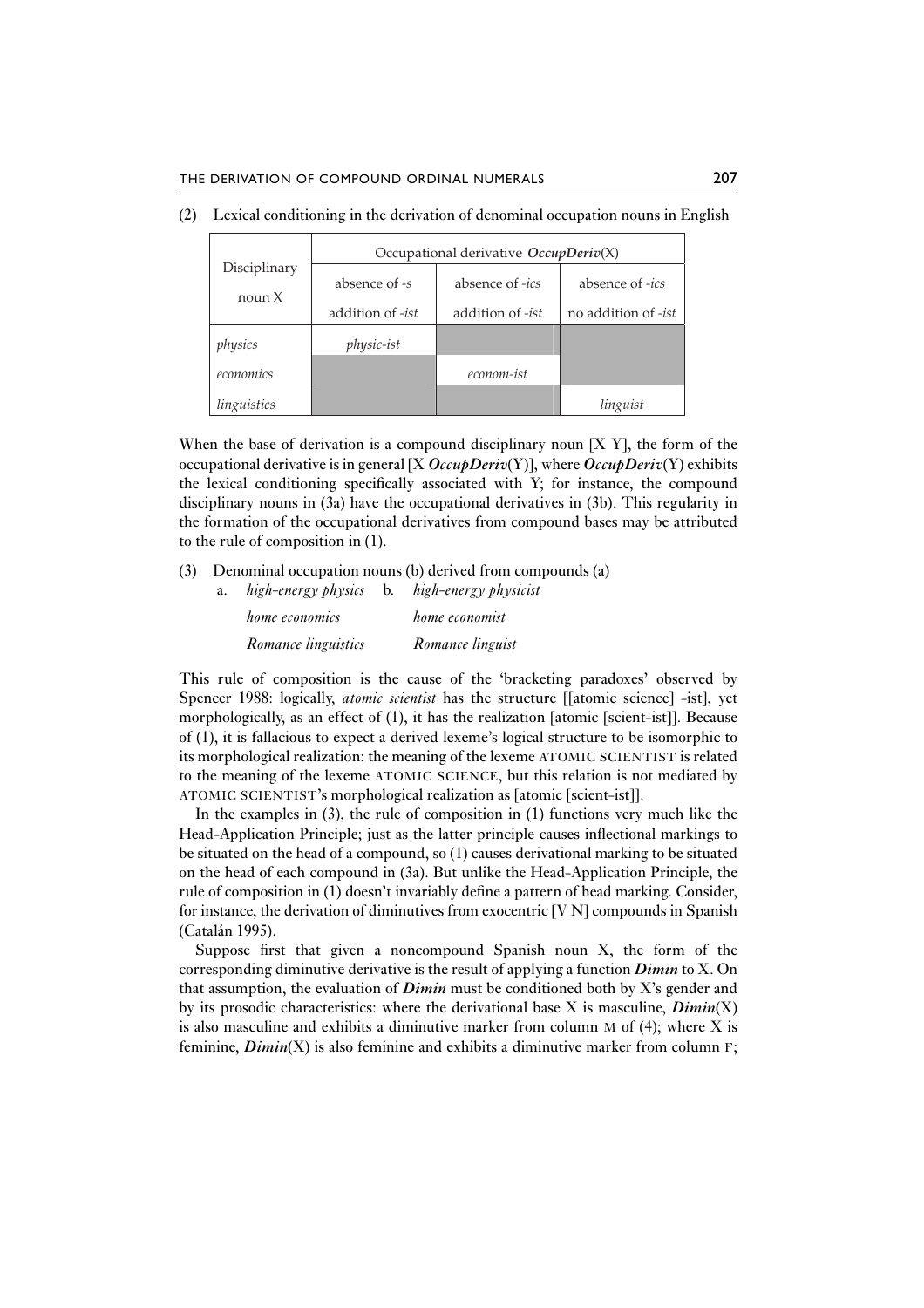and the choice among the markers in rows (4a–c) depends on the derivational base's prosodic characteristics, as in (5).

(4) Variant realizations of the Spanish diminutive suffix

- M F
- a. *-ito -ita*
- b. *-cito -cita*
- c. *-ecito -ecita*
- (5) Prosodic conditioning in the derivation of diminutives in Spanish

| Base                   |                    | Diminutive suffix (masc./fem.)                                                |                                                        |                                            |                                                    |
|------------------------|--------------------|-------------------------------------------------------------------------------|--------------------------------------------------------|--------------------------------------------|----------------------------------------------------|
| Number<br>of syllables | Final<br>syllable  | $-ito$ /- $ita1$                                                              | -ecito / -ecita                                        | Example                                    |                                                    |
| >2                     | open               | sombrero 'sombrero'<br>principe 'prince'<br>campana 'bell'                    |                                                        |                                            | sombrerito<br>principito<br>campanita              |
|                        | ends               |                                                                               | corazón 'heart'                                        |                                            | corazoncito                                        |
|                        | in $n$             |                                                                               | canción 'song'                                         |                                            | cancioncita                                        |
|                        | ends in<br>e, r, z |                                                                               | jefe 'head, chief'<br>pintor 'painter'<br>nariz 'nose' |                                            | jefecito<br>pintorcito<br>naricita                 |
| $\overline{2}$         | other              | mesa 'table'<br>mano 'hand'<br>paño 'cloth'<br>pañal 'diaper'<br>señal 'sign' |                                                        |                                            | mesita<br>manito<br>pañito<br>pañalito<br>señalita |
| $\mathbf{1}$           | closed             |                                                                               |                                                        | pan 'bread'<br>cruz 'cross'<br>mes 'month' | panecito<br>crucecita<br>mesecito                  |
|                        |                    | 1. With elision of the base's final vowel.                                    |                                                        |                                            |                                                    |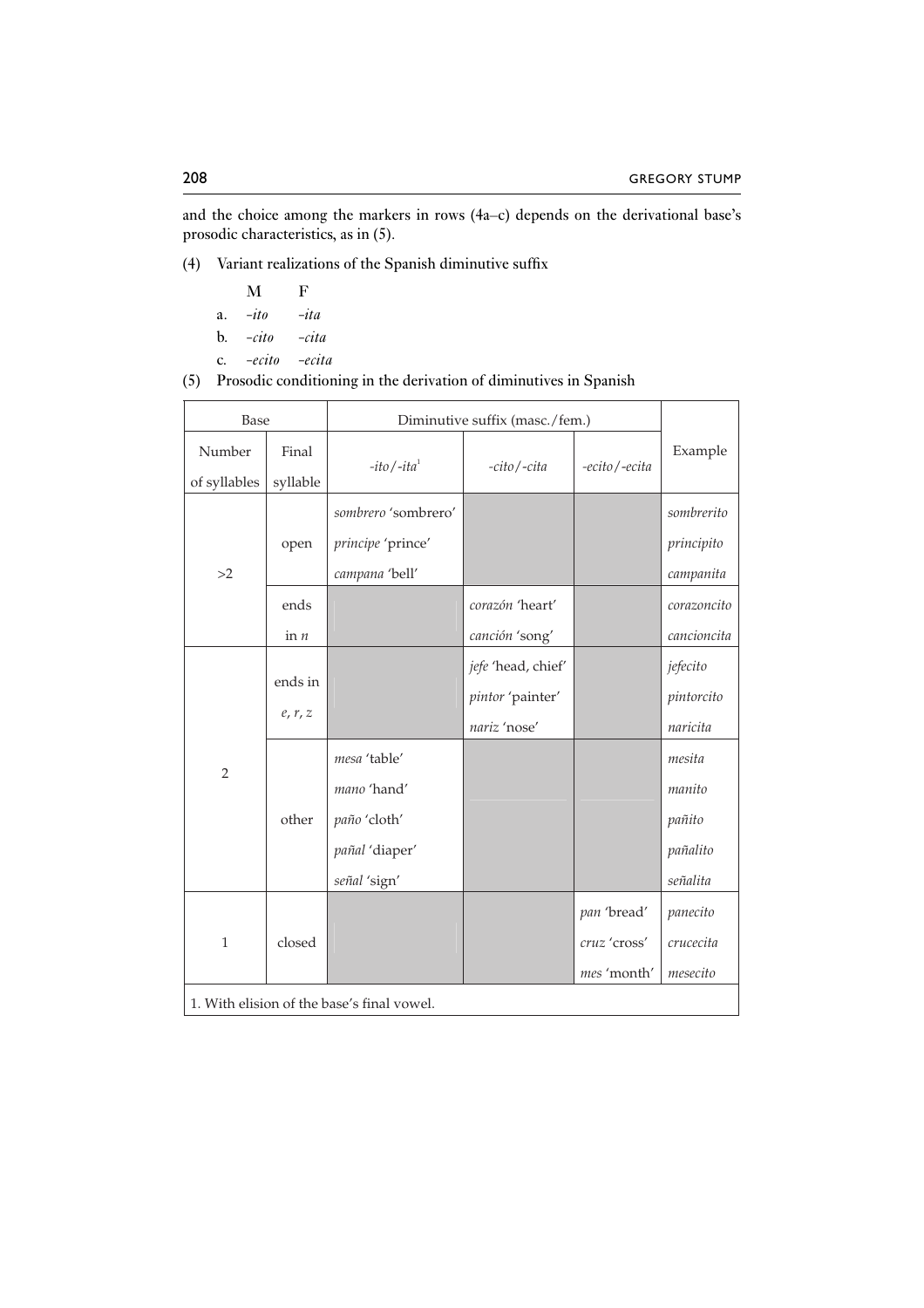Now, Spanish has a class of exocentric compounds of the form [V N], e.g. *lava-platos* 'dishwasher' [wash-dishes]. Diminutives derived from such compounds are defined by the rule of composition in  $(1)$ . The effect of  $(1)$  is to cause the realization of diminutive morphology in a diminutive deriving from an exocentric compound to be conditioned not by the prosody of the compound as a whole but by that of the compound's righthand member (minus any plural morphology), as in the examples in (6). These cases are unlike that of *high-energy physicist*, since in these cases, the derivational marking is not situated on the compound's head; indeed, the compound has no head. Even so, *high-energy physicist* and *quitasolecito* are alike in that each derives from a compound C through the application of the relevant rule of derivational exponence to C's second member (whether or not this is C's head). Should this be seen as evidence that the rule of composition in (1) is a universal principle of derivation?

|                                            | Exocentric compound V-N,       | Diminutive        |
|--------------------------------------------|--------------------------------|-------------------|
| N <sub>2</sub> is a closed monosyllable    | quita-sol 'parasol'            | quitasolecito     |
|                                            | traga-luz 'skylight'           | tragalucecitas    |
|                                            | apaga-velas 'candle snuffer'   | apagavelitas      |
|                                            | par-aguas 'umbrella'           | paraguitas        |
| Minus its plural morphology,               | toca-discos 'record player'    | tocadisquitos     |
| N <sub>2</sub> is disyllabic and ends in a | lava-platos 'dishwasher'       | lavaplatitos      |
| vowel other than e                         | abre-cartas 'letter opener'    | abrecartitas      |
|                                            | tapa-bocas 'scarf/muffler'     | tapaboquitas      |
|                                            | cuenta-gotas 'dropper'         | cuentagotitas     |
|                                            | guarda-bosques 'forest ranger' | guardabosquecitos |
| Minus its plural morphology,               | para-choques 'bumper'          | parachoquecitos   |
| $N$ , is disyllabic and ends in $e$        | porta-llaves 'keyring'         | portallavecitas   |

(6) Exocentric compounds and their diminutives in Spanish

One apparent kind of counterevidence to this hypothesis involves synthetic compounds such as *sheep-stealer*, *theater-goer*, and *evildoer*, in which the agentive suffix does not join with the verbal base in isolation: \**stealer*, \**goer*, \**doer*. Such cases might, however, be brought into conformity with the hypothesis that (1) is invariably valid by appealing to the distinction between absolute and conjunct forms. An absolute form is used in isolation from any compounded formatives; a conjunct form is used in the presence of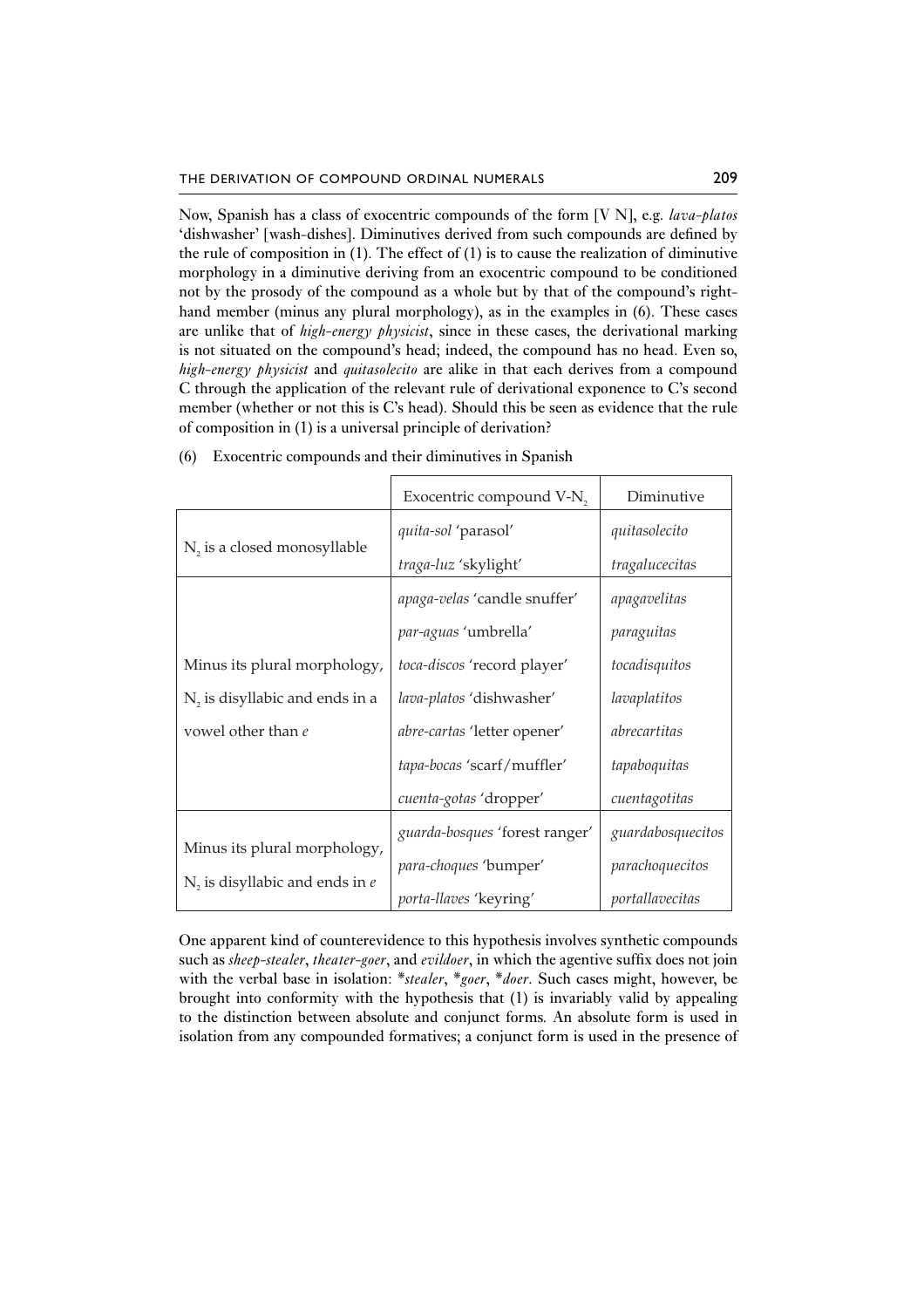compounded formatives. Many languages exhibit absolute/conjunct distinctions in their morphology (Stump 1995: 264–73; 2001: 119–26). In Sanskrit, for example, a verb's gerund has both an absolute form in –*tva¯* (used in the absence of any compounded preverbs, e.g. *patitva* 'having flown') and a conjunct form in  $-\gamma a$  (used in the presence of one or more compounded preverbs, e.g. *ni-patya* 'having flown down'). Once a distinction is drawn between absolute and conjunct forms, one can say that in English, the agentive derivatives of the verbs *steal*, *go*, and *do* have conjunct forms but lack absolute forms; in this way, one can maintain that even derivatives such as *sheep-stealer* conform to (1).

This hypothesis, however, is dramatically disconfirmed by the evidence of ordinal derivation. A survey of ordinal derivation in over seventy languages reveals that when a compound cardinal numeral is the base of derivation, the expression of ordinal derivation is highly variable. Thus, suppose that each language with ordinal derivation has a function *Ord* such that where X is a cardinal numeral,  $Ord(X)$  is the ordinal counterpart of  $X$ ; on that assumption,  $(1)$  does not suffice to define the form of ordinal derivatives for compound cardinal numerals. Indeed, as I now show, languages exhibit great diversity in the rules of composition that they employ for the evaluation of the function *Ord*.

#### **3 Ordinal derivation**

#### 3.1 Some preliminaries

Before considering the formation of ordinal derivatives from compound cardinal numerals, it is important to note the large variety of ways in which natural languages form complex cardinal numerals. Some languages have no cardinal numeral morphology at all; an example is Andamanese, whose cardinal numeral system is reported to consist of the two lexical items in (7).

(7) The cardinal numerals of Andamanese (according to Bloch, cited by Stampe 1976: 596)

 $\bar{u}$ bat $\bar{u}$ l '1'  $\bar{u}$ kpor '2 or more'

Most languages, however, have rich systems of cardinal numeral morphology, allowing larger numbers to be named through the systematic combination of numerals that name smaller numbers. The nature of such combinations varies widely across languages. For instance, Stampe (1976) cites the words for 'eighteen' in the languages in (8):

(8) The cardinal numeral 'eighteen' in fifteen languages (cf. Stampe 1976: 594f) Ono [Trans-New mete etke so keio mane hand 2 and foot Guinea] so ditne karewe whole and toe 3 Sora (a) mi-jen yagi 1-foot 3 [Austro-Asiatic; Munda]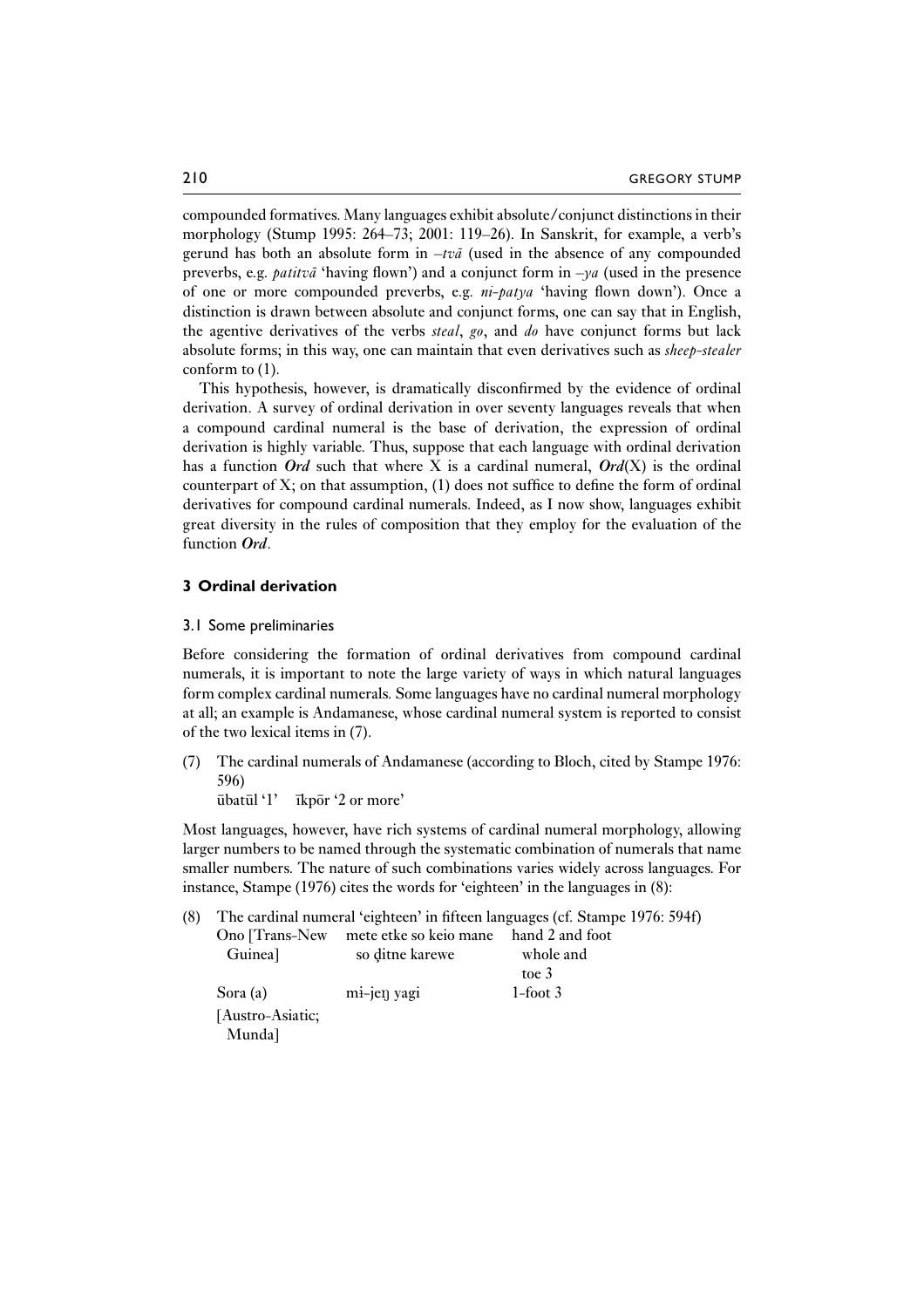THE DERIVATION OF COMPOUND ORDINAL NUMERALS 211

| Welsh (a)                      | tri ar bym-theg     | $3 \text{ on } 5 - 10$                          |
|--------------------------------|---------------------|-------------------------------------------------|
| <b>Classical Greek</b>         | όκτω-καί-δεκα       | 8-and-10                                        |
| Spanish                        | diez y ocho         | $10$ and $8$                                    |
| Nama [Khoisan]                 | [dìsi]-xhéisa-ca    | $[10]-8$ -and                                   |
| German                         | acht-zehn           | $8 - 10$                                        |
| Vietnamese                     | mư di-tám           | $10 - 8$                                        |
| [Austro-Asiatic;<br>Mon-Khmer] |                     |                                                 |
| Lithuanian                     | aštuna-lika         | 8-left                                          |
| Ainu                           | tu-pesan-ishama-wan | $2$ -from.[10]-and<br>-both.[hands]             |
| Latin                          | duo-de-vi-ginti     | $2$ -from-2–10                                  |
| Finnish                        | kah-deksan toista   | $2$ -from $10$ of $\epsilon$<br>the.2nd. $[10]$ |
| Sora (b)                       | miggəl-tudru        | $12 - 6$                                        |
| <b>Breton</b>                  | tri-ouec'h          | $3 - 6$                                         |
| Welsh (b)                      | deu-naw             | $2 - 9$                                         |

These examples demonstrate at least three dimensions along which languages vary in the definition of their cardinal numerals. First, languages differ in the choice of their numeral base. Most of the cardinal numeral systems exemplified in (8) express 'eighteen' decimally (in base 10), but Sora (variety (b)) instead expresses it duodecimally (in base 12). The languages represented here also vary in the way in which arithmetic operations are evoked for the interpretation of complex cardinal numerals: most express the numeral 'eighteen' additively, but Breton and Welsh (b) express it multiplicatively, Ono expresses it through the use of both multiplication and addition, and Latin expresses it through the use of both multiplication and subtraction. Finally, the languages vary in the ways in which they express a particular arithmetic operation: Spanish, for example, expresses the additive operation in 10+8 through the use of an overt conjunction; Vietnamese expresses the additive operation in 10+8 purely by means of the ordering of its conjuncts, with the smaller addend following the larger one (in contrast to *tám m*ươ*i* '80', literally '8 10'); and German expresses the additive operation in 8+10 through the use of the allomorph *zehn* (in contrast to -*zig*, which is instead used for the expression of the multiplicand as in numerals such as *achtzig* '80').

My objective here is to examine a further layer of diversification in the definition of languages' numeral systems, namely that of the formation of ordinal numerals (numerals that don't simply specify cardinality, but indicate a position in an ordered sequence). In particular, I shall develop a typological classification of the ways in which complex numerals such as those in (8) form their ordinals; in formal terms, this is a classification of the kinds of rules of composition that languages use in deriving ordinals from complex cardinals.2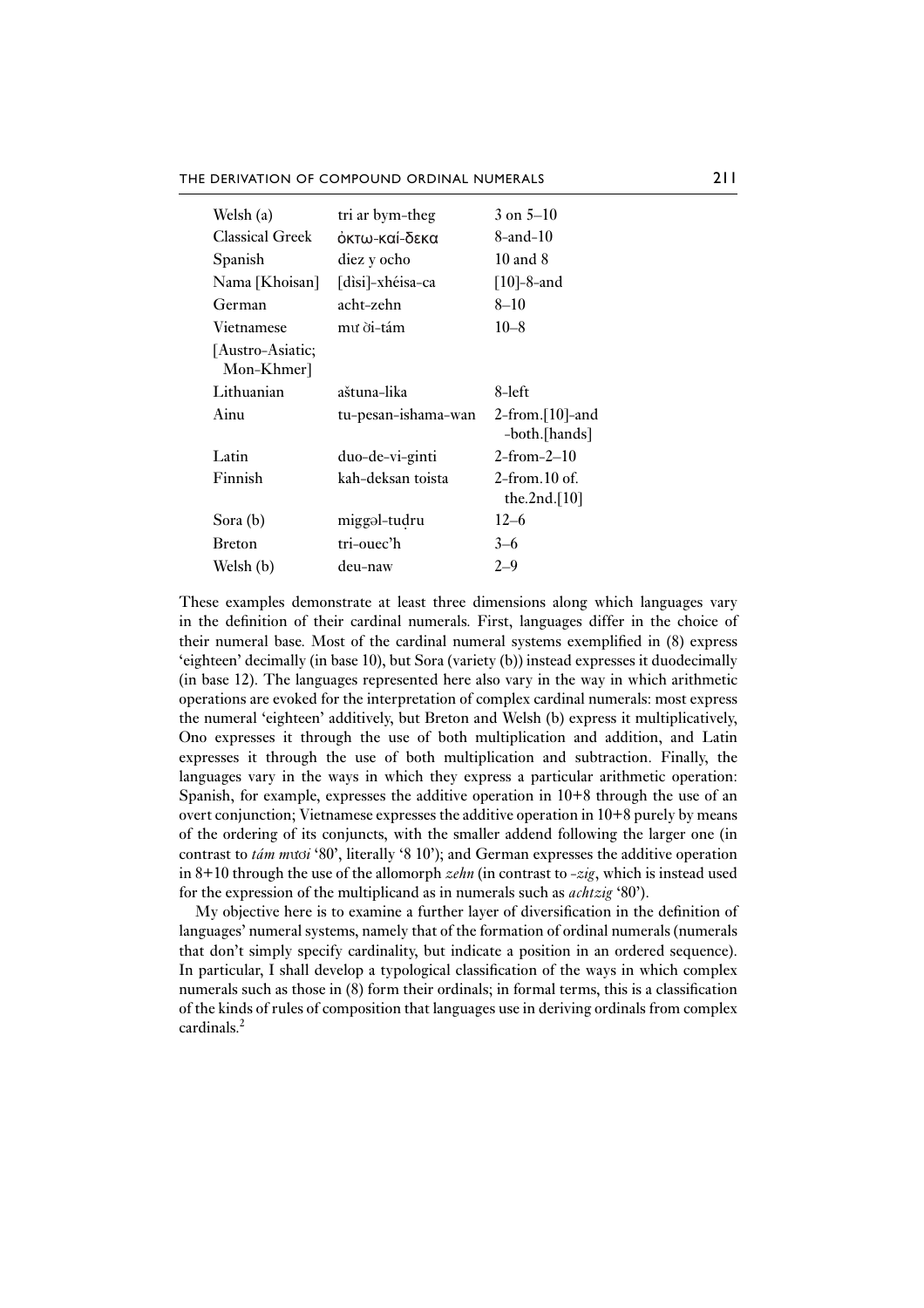Many languages have distinct cardinal and ordinal numerals, but not all do; for instance, there are no special ordinal numerals in the Peruvian language isolate Urarina (Olawsky 2006: 282), nor in the Chapacura-Wanham language Wari' of Brazil (Everett & Kern 1997: 349), nor in the Sino-Tibetan languages Qiang (LaPolla 2003: 64) and Dumi (van Driem 1993: 88). Many languages also distinguish ordinals from cardinals for certain numbers only. For instance, in the Babungo language (Niger-Congo; Cameroon), only 'one' has an ordinal counterpart (Schaub 1985: 240); in Lavukaleve (East Papuan), ordinals are distinguished from cardinals only for 'one' through 'ten', beyond which the cardinal numerals serve both cardinal and ordinal functions (Terrill 2003: 53); in Panamint (Uto-Aztecan), special ordinals exist only for 'one' through 'ten' and for multiples of ten (Dayley 1989: 161–7). Even so, a great many languages associate a distinct ordinal numeral with every one (or nearly) of their cardinal numerals; it is with those languages that I am concerned here.

#### 3.2 External ordinal marking

Conceptually, the simplest way of forming the ordinal counterpart of a complex cardinal numeral *n* is by means of an operation applying to *n* as an unanalyzed whole. I shall refer to ordinal marking arising through such operations as EXTERNAL ordinal marking. The clearest cases of external ordinal marking are those involving a circumfix which straddles an entire cardinal numeral, however complex it may be. Thus, in Kanuri, ordinals are formed by attaching a circumfix to the corresponding cardinal; the circumfix consists of the prefix *kfin-* and the suffix -*mi*, which join with both simplex and complex cardinals, as in (9).

|                                                                                                                                                                                                                                                                                                                                                               | tiló                                                 | 1'    | fíndi        | '20'   | fíndin (lúkko) tilôn         | '21'   |
|---------------------------------------------------------------------------------------------------------------------------------------------------------------------------------------------------------------------------------------------------------------------------------------------------------------------------------------------------------------|------------------------------------------------------|-------|--------------|--------|------------------------------|--------|
| Cardinal:                                                                                                                                                                                                                                                                                                                                                     | T                                                    |       | 20           |        | 20<br>(&)                    |        |
|                                                                                                                                                                                                                                                                                                                                                               | kán-tiló-mi                                          | '1st' | kán-fíndi-mi | '20th' | kán-fíndin (lúkko) tilôn-mi  | '21st' |
| Ordinal:                                                                                                                                                                                                                                                                                                                                                      | ORD-1-ORD                                            |       | ORD-20-ORD   |        | ORD-20<br>$(\&)$<br>$1$ -ORD |        |
| Sources:                                                                                                                                                                                                                                                                                                                                                      | Cyffer 2007: 1106–07; Hutchison 1981: 76–77, 202–03. |       |              |        |                              |        |
| Additional language of this type: Old Georgian [Kartvelian]; Fähnrich 1991: 154-55. Fähnrich<br>mentions that alongside the external circumfixal pattern me-oc-da-ert-ey [ORD-20-&-1-ORD],<br>the pattern oc da me-ert-ey [20-&-ORD-1-ORD] is also attested in Old Georgian; this pattern is<br>comparable to a Modern Georgian pattern cited in (22a) below. |                                                      |       |              |        |                              |        |

(9) **Kanuri** [Nilo-Saharan] exhibits ordinal marking of the EXTERNAL CIRCUMFIXAL type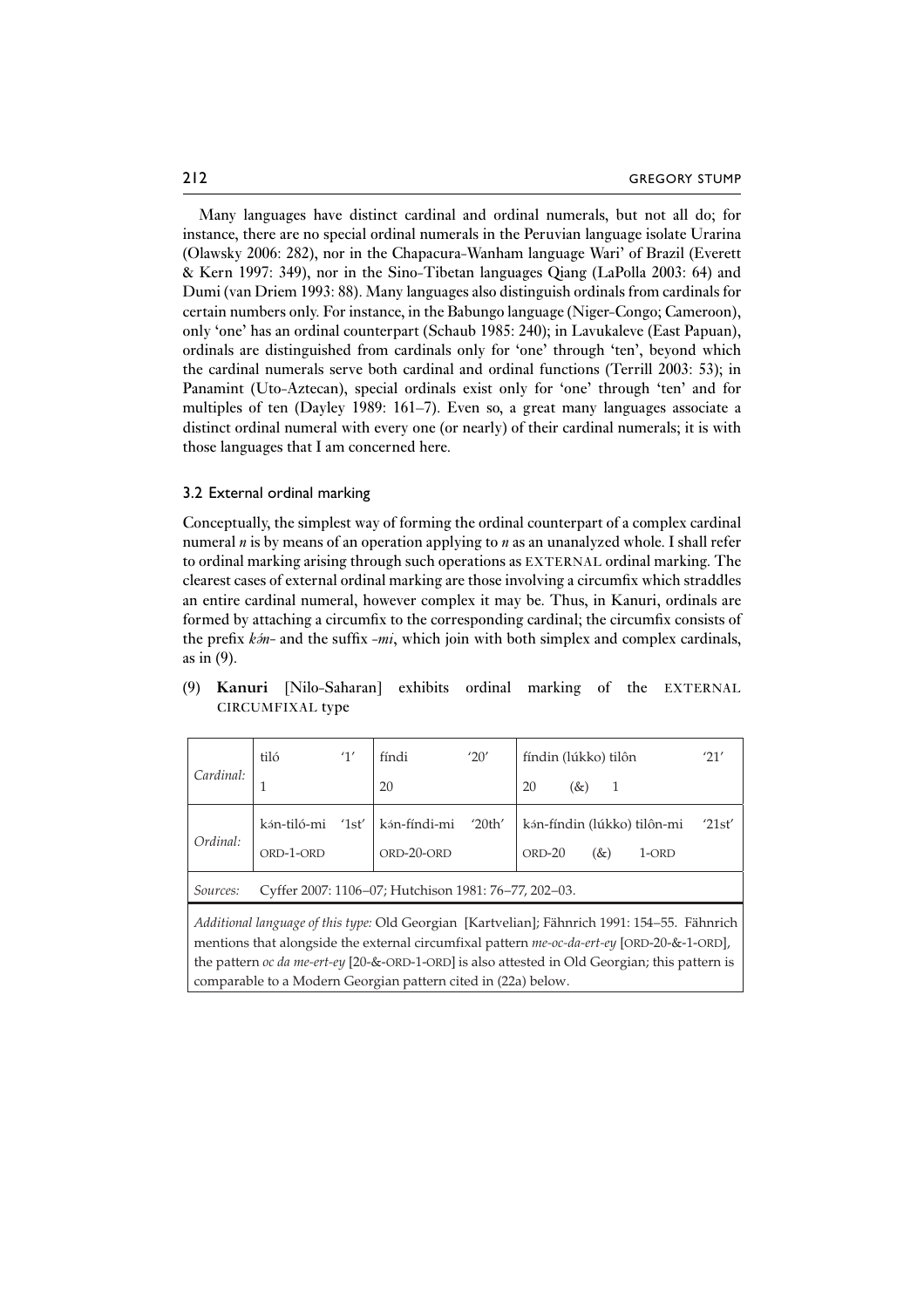Thus, Kanuri doesn't need a rule of composition for the derivation of ordinals from complex cardinals; instead, all cardinals, complex or not, involve a single word-formation rule, as in (10).

(10) Definition of *Ord* in Kanuri:  $Ord(X) = k\hat{m} - X - m\hat{i}$ 

#### 3.3 Internal ordinal marking

Despite the conceptual simplicity of deriving ordinals from compound cardinals treated as unanalyzed wholes, a very common pattern of ordinal marking for compound cardinals involves the use of ordinal marking on one or more of the compound's individual constituents. I refer to this pattern of ordinal marking as INTERNAL marking.

There are numerous subtypes of internal ordinal marking. One extremely common subtype involves ordinal marking on exactly one constituent of the numeral compound, typically a peripheral constituent. Thus, in many languages, ordinal marking is situated on a numeral compound's right-peripheral constituent. In English, for example, the ordinal counterpart of the compound cardinal *twenty-one* is *twenty-first*, in which only the compound's final constituent exhibits ordinal marking. Similar examples are found in the other languages listed in (11).

| Cardinal:                          | one   | twenty         | twenty-one                                      |
|------------------------------------|-------|----------------|-------------------------------------------------|
| Ordinal:                           | first | twentieth      | twenty-first                                    |
| Additional languages of this type: |       |                |                                                 |
| Kurux                              |       | [Dravidian]    | Hahn 1985: 87-90                                |
| West Greenlandic                   |       | [Eskimo-Aleut] | Fortescue 1984: 304-07.                         |
| Latvian                            |       | [IE; Baltic]   | Fennell & Gelsen 1980: 159, 230, 357, 366, 377. |
| Lithuanian                         |       | [IE; Baltic]   | Senn 1966: 212-18.                              |
| Afrikaans                          |       | [IE; Germanic] | Donaldson 1993: 420–24.                         |
| Dutch                              |       | [IE; Germanic] | Fehringer 1999: 58-60.                          |
| German                             |       | [IE; Germanic] | Hammond 1981: 167-72.                           |
| Norwegian                          |       | [IE; Germanic] | Strandskogen & Strandskogen 1986: 147–49.       |
| Swedish                            |       | [IE; Germanic] | Holmes & Hinchliffe 2003: 196-206.              |
| Bulgarian<br>[IE; Slavic]          |       |                | Rå Hauge 1999: 76.                              |
| Lower Sorbian                      |       | [IE; Slavic]   | Janaš 1976: 143–65.                             |

#### (11) **English** exhibits ordinal marking of the INTERNAL RIGHT-PERIPHERAL type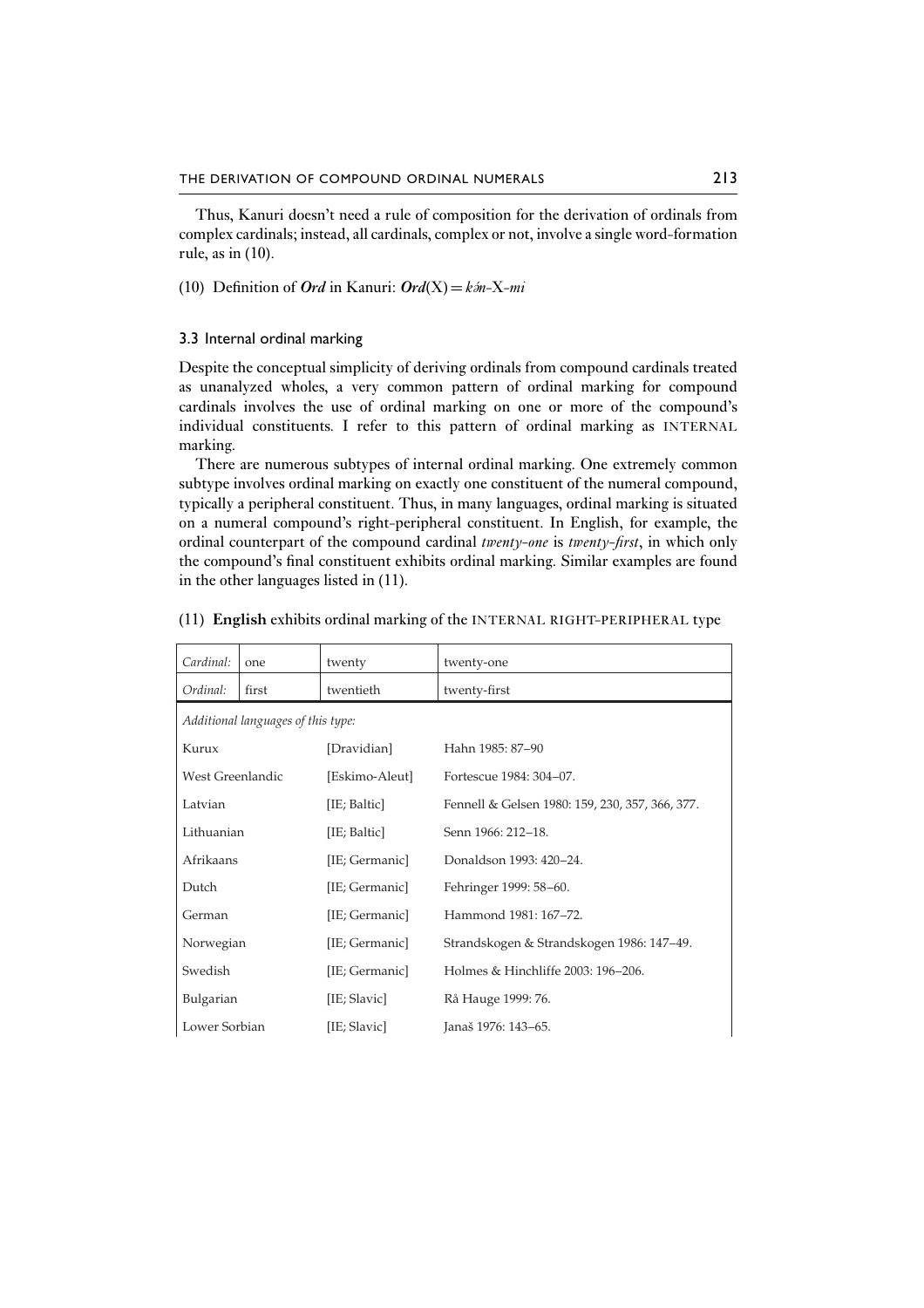| Russian             | [IE; Slavic] | Wade 1992: 193–218.                         |
|---------------------|--------------|---------------------------------------------|
| Serbian             | [IE; Slavic] | Hammond 2005: 255–67.                       |
| Slovene             | [IE; Slavic] | Herrity 2000: 126–37.                       |
| Ukrainian           | [IE; Slavic] | Pugh & Press 1999: 189-98.                  |
| Modern Georgian (a) | [Kartvelian] | Aronson 1989: 147–48, 279–81; 1991: 263–65; |
|                     |              | Fähnrich 1987: 62–64.                       |
| <b>Nenets</b>       | [Uralic]     | Décsy 1966: 43.                             |

In these languages, a rule of composition of the type in (1) is responsible for the derivation of ordinals for complex cardinals. Thus, the *Ord* function has the following recursive definition in English:

- (12) (Recursive) definition of *Ord* in English:
	- a. Default rule of derivational exponence:  $Ord(X) = X-(e)th$  (where *e* appears after *i*)
	- b. Rules of derivational exponence overriding (12a):

 $Ord(one)=$ *first Ord*(*two*)=*second Ord*(*three*)=*third*

c. Rule of composition overriding (12a):  $Ord([X Y]) = [X Ord(Y)]$ 

Though I've characterized the ordinal marking in (11) as right-peripheral, there is an apparent alternative analysis: that of assuming that ordinal marking is always situated on the numeral denoting the smaller of two numbers. It is clear, though, that for the languages cited here, the simpler analysis is that ordinal marking is situated at a compound numeral's right periphery. Consider first English multiplicative compounds such as *two hundred*: these, too, exhibit right-peripheral ordinal marking (*two hundredth*), even though the multiplicand *hundred* denotes a larger number than the multiplier *two*. Moreover, the English teens are additive numerals in which the smaller addend precedes the larger, yet here too, ordinal morphology is situated at the right periphery, as in *seventeenth*. And finally, several Germanic and Slavic languages express '21' as 'one and twenty', with the smaller addend preceding; yet here again, the ordinal counterpart involves the ordinal form of the final addend rather than that of the smaller addend. These same languages express '101' as 'hundred (and) one', whose ordinal counterpart involves the ordinal form of 'one', as in English. (Norwegian has alternative forms for 'twenty-first', one similar to English, the other to German.)

Internal ordinal marking is not always right-peripheral. Additive numerals in some languages are marked left-peripherally (on the larger of two addends), as for example in (13); see also the Breton evidence in §3.5.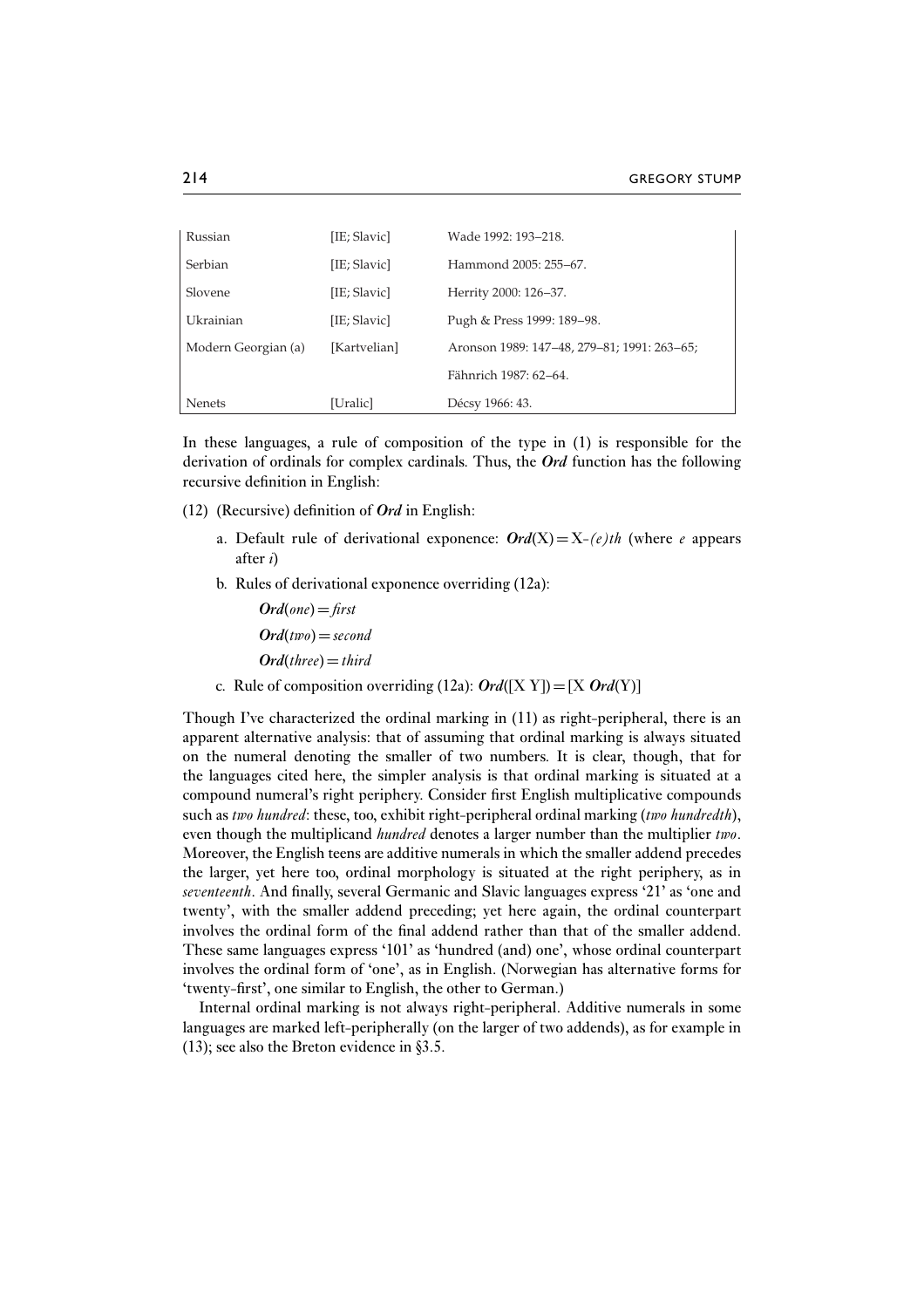| Cardinal:                                                        | ācíèl                            | āpáar                | $^{\circ}11'$<br>āpáar kúr cíèl                 |  |  |
|------------------------------------------------------------------|----------------------------------|----------------------|-------------------------------------------------|--|--|
|                                                                  | $\cdot_1$                        | $^{\circ}10^{\circ}$ | $10 \& 1$                                       |  |  |
| Ordinal:                                                         | dikúon                           | pàaJ-gī              | kúr cíèl<br>'11th'<br>$p\hat{a}a$ ]– $q\bar{1}$ |  |  |
|                                                                  | 1.ORD                            | $10$ -ord            | $10$ -ord & 1                                   |  |  |
| Source:                                                          | <i>Source:</i> Reh 1996: 286–88. |                      |                                                 |  |  |
| <i>Additional language of this type:</i>                         |                                  |                      |                                                 |  |  |
| Nobiin [Nilo-Saharan; Eastern Sudanic] Werner 1987: 108-11, 288. |                                  |                      |                                                 |  |  |

(13) **Anywa** [Nilo-Saharan; Eastern Sudanic] exhibits ordinal marking of the INTERNAL LEFT-PERIPHERAL type in additive numerals

#### 3.4 Extended internal ordinal marking

The examples of internal ordinal marking in (11) and (13) are SIMPLE in the sense that in each instance, only a single constituent carries ordinal marking in the ordinal form of a numeral compound. But some languages instead exhibit EXTENDED internal ordinal marking, in which two or more constituents of a numeral compound exhibit ordinal marking.

There are, in fact, three different subtypes of extended internal ordinal marking. The primary distinction is between extended internal ordinal marking which applies to operands of both multiplication and addition and marking which only applies to operands of addition (i.e. to addends). Consider first the Finnish example in (14). As this example shows, Finnish has extended internal ordinal marking, and the application of ordinal marking to a constituent is insensitive to whether that constituent serves as an operand of addition or multiplication. In Modern Greek, by contrast, only operands of addition are eligible for ordinal marking, as the example in (15) shows. Thus, extended internal ordinal marking may be OPERATION-INSENSITIVE (as in (14)) or OPERATION-SENSITIVE (as in (15)).

(14) **Finnish** [Uralic; Finnic] exhibits EXTENDED INTERNAL ordinal marking (OPERATION-INSENSITIVE):

| Cardinal: | kolme-tuhatta sata-kolme-kymmentä-neljä<br>3-1000. PART.SG 100-3-10. PART.SG-4 | 3134'      |
|-----------|--------------------------------------------------------------------------------|------------|
| Ordinal:  | kolmas-tuhannes sadas-kolmas-kymmenes-neljäs                                   | $3134$ th' |
|           | 3.ORD-1000.ORD 100.ORD-3.ORD-10.ORD-4.ORD                                      |            |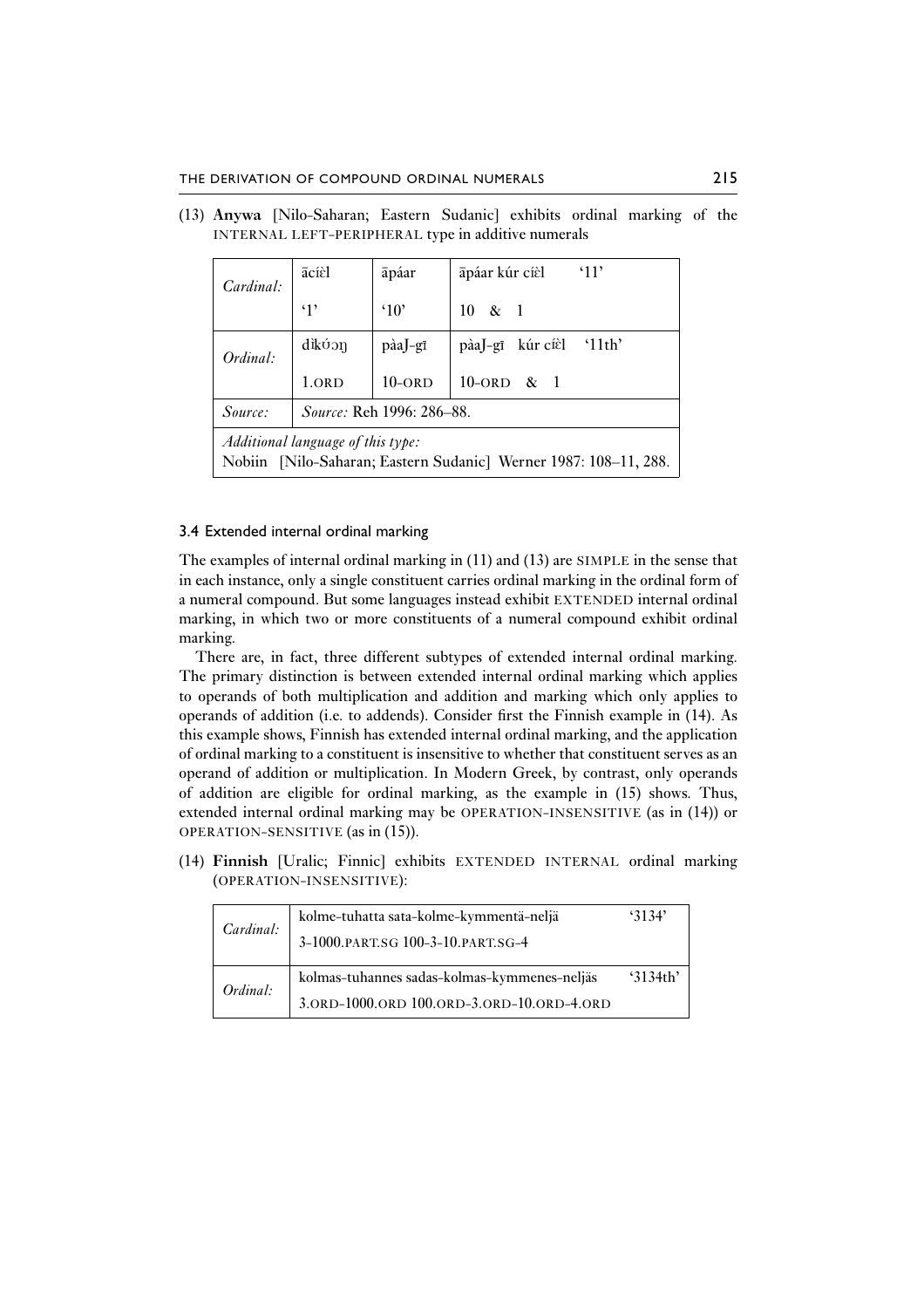*Sources:* Sulkala & Karjalainen 1992: 344–7; Karlsson 1999: 129–35. Karlsson (1999: 134) notes that Finnish also allows long ordinal numerals in which only the final constituent carries ordinal marking, e.g. *kolmetuhatta satakolmekymmentäneljäs* '3134th'. Alongside *kahdes-kymmenes-ensimmäinen* [2.ORD-10.ORD-first] '21st' and *kahdes-kymmenes-toinen* [2.ORD-10.ORD-second] '22nd', *kahdes-kymmenes-yhdes* [2.ORD-10.ORD-1.ORD] '21st' and *kahdes-kymmenes-kahdes* [2.ORD-10.ORD-2.ORD] '22nd' are also possible; see (22b) below concerning these. *Additional language of this type:* Vod [Uralic] Ariste 1968: 61–6.

(15) **Modern Greek** [IE; Hellenic] exhibits EXTENDED INTERNAL ordinal marking (OPERATION-SENSITIVE):

|                                                  | xília                              | tetrakósia                                                                                 | penínda     | téssera                  | '1,454'                                                    |  |  |
|--------------------------------------------------|------------------------------------|--------------------------------------------------------------------------------------------|-------------|--------------------------|------------------------------------------------------------|--|--|
| Cardinal:                                        | 1000                               | 4.100                                                                                      | 5.10        | 4                        |                                                            |  |  |
| Ordinal:                                         | xiliostós                          | tetrakosiostós                                                                             | pendikostós | tétartos<br>$'1,454$ th' |                                                            |  |  |
|                                                  | 1000.ORD                           | 4.100.ORD                                                                                  | 5.10.ORD    | 4.ORD                    |                                                            |  |  |
| Source: Joseph & Philippaki-Warburton 1987: 208. |                                    |                                                                                            |             |                          |                                                            |  |  |
|                                                  | Additional languages of this type: |                                                                                            |             |                          |                                                            |  |  |
| Old Norse                                        | [IE; Germanic]                     | Gordon 1957: 292-93.                                                                       |             |                          |                                                            |  |  |
| Latin                                            | [IE; Italic]                       | Wheelock 1963: 384-85                                                                      |             |                          |                                                            |  |  |
| Portuguese                                       | [IE; Italic]                       | Perini 2002: 106-11.                                                                       |             |                          |                                                            |  |  |
| Spanish                                          | [IE; Italic]                       | Butt & Benjamin 1988: 94-100.                                                              |             |                          |                                                            |  |  |
| $Czech*$                                         | [IE; Slavic]                       |                                                                                            |             |                          | Naughton 2005: 116, 119. Naughton notes that in Czech, the |  |  |
|                                                  |                                    | numbers 21-99 are also expressible by means of additive                                    |             |                          |                                                            |  |  |
|                                                  |                                    | compounds in which the lower constituent precedes, e.g.                                    |             |                          |                                                            |  |  |
|                                                  |                                    | <i>jed(e)nadvacet '21';</i> in the ordinal counterparts of these                           |             |                          |                                                            |  |  |
|                                                  |                                    | compounds, only the final addend carries ordinal marking,                                  |             |                          |                                                            |  |  |
|                                                  |                                    | e.g. jednadvacátý.                                                                         |             |                          |                                                            |  |  |
| Polish*                                          | [IE; Slavic]                       | Swan 2002: 189-208; Bielec 1998: 240-56.                                                   |             |                          |                                                            |  |  |
|                                                  |                                    | *For $ X $ < 100 (where $ X $ is the number denoted by numeral X); otherwise like English. |             |                          |                                                            |  |  |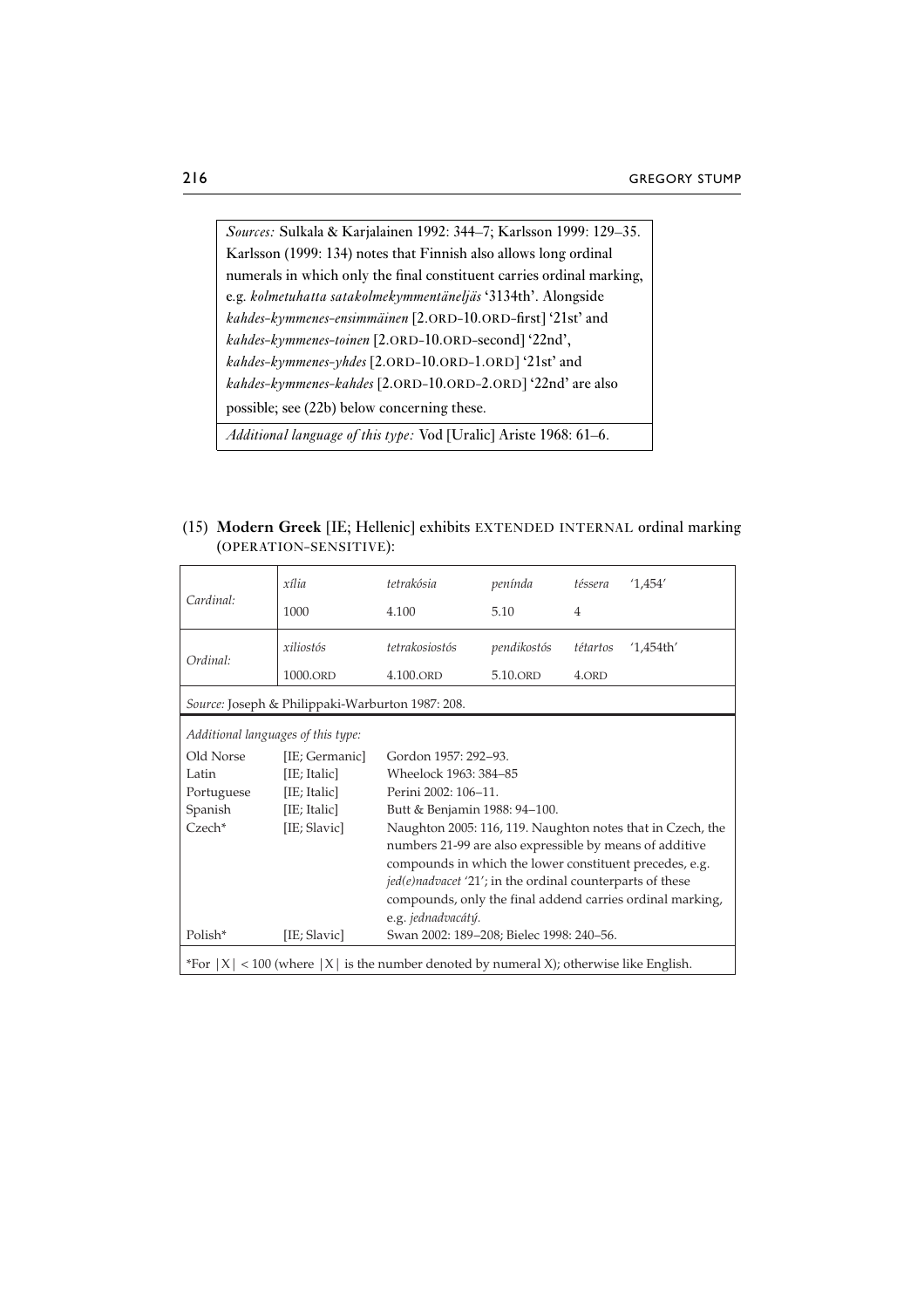Among languages in which extended internal ordinal marking is operation-sensitive, there is a second distinction: in some such languages, the eligibility of an addend for ordinal marking may depend on how large a number it denotes. In Portuguese numeral compounds, all addends, no matter how large a number they denote, are eligible for ordinal marking; for example, the ordinal form of the numeral '1,566th' in (16) has ordinal marking on all of its addends. In Czech numeral compounds, by contrast, a nonfinal addend is eligible for ordinal marking only if it denotes a multiple of ten less than 100; for example, the ordinal form of the numeral '1,964th' in (17) has ordinal marking on its last two addends, but not on its first two. Thus, extended internal ordinal marking which is operation-sensitive may be UNLIMITED (as in Portuguese) or LIMITED (as in Czech).

|           | mil,             | quinhentos e                      |   | sessenta |       |       | e seis '1566' |
|-----------|------------------|-----------------------------------|---|----------|-------|-------|---------------|
| Cardinal: | 1000             | 500                               | & | 60       | & 6   |       |               |
| Ordinal:  |                  | milésimo quingentésimo sexagésimo |   |          | sexto |       | '1566th'      |
|           | 1000.ORD 500.ORD |                                   |   | 60.ORD   |       | 6.ORD |               |

(16) **Portuguese** exhibits UNLIMITED extended internal ordinal marking (operation-sensitive):

(Perini 2002: 110)

## (17) **Czech** exhibits LIMITED extended internal ordinal marking (operation-sensitive):

| Cardinal: $\begin{vmatrix} 1000 & 9 & 100 & 60 \ 1000 & 9 & 100 & 60 \end{vmatrix}$ |  | $\begin{tabular}{ l l } tisíc & devět & set & šedesát & čtyři & '1964'\\ \end{tabular}$ |  |
|-------------------------------------------------------------------------------------|--|-----------------------------------------------------------------------------------------|--|
|                                                                                     |  |                                                                                         |  |
| Ordinal: $\begin{bmatrix} \text{t} \text{ts} \\ \text{10} \end{bmatrix}$            |  | tisíc devět set šedesátý čtvrtý '1964th'                                                |  |
|                                                                                     |  | 1000 9 100 60.ORD 4.ORD                                                                 |  |

(Naughton 2005: 119)

In these languages, a rule of composition rather different from the English rule (12c) is responsible for the derivation of ordinals for complex cardinals. Thus, the *Ord* function has the following (partial) recursive definition in Finnish: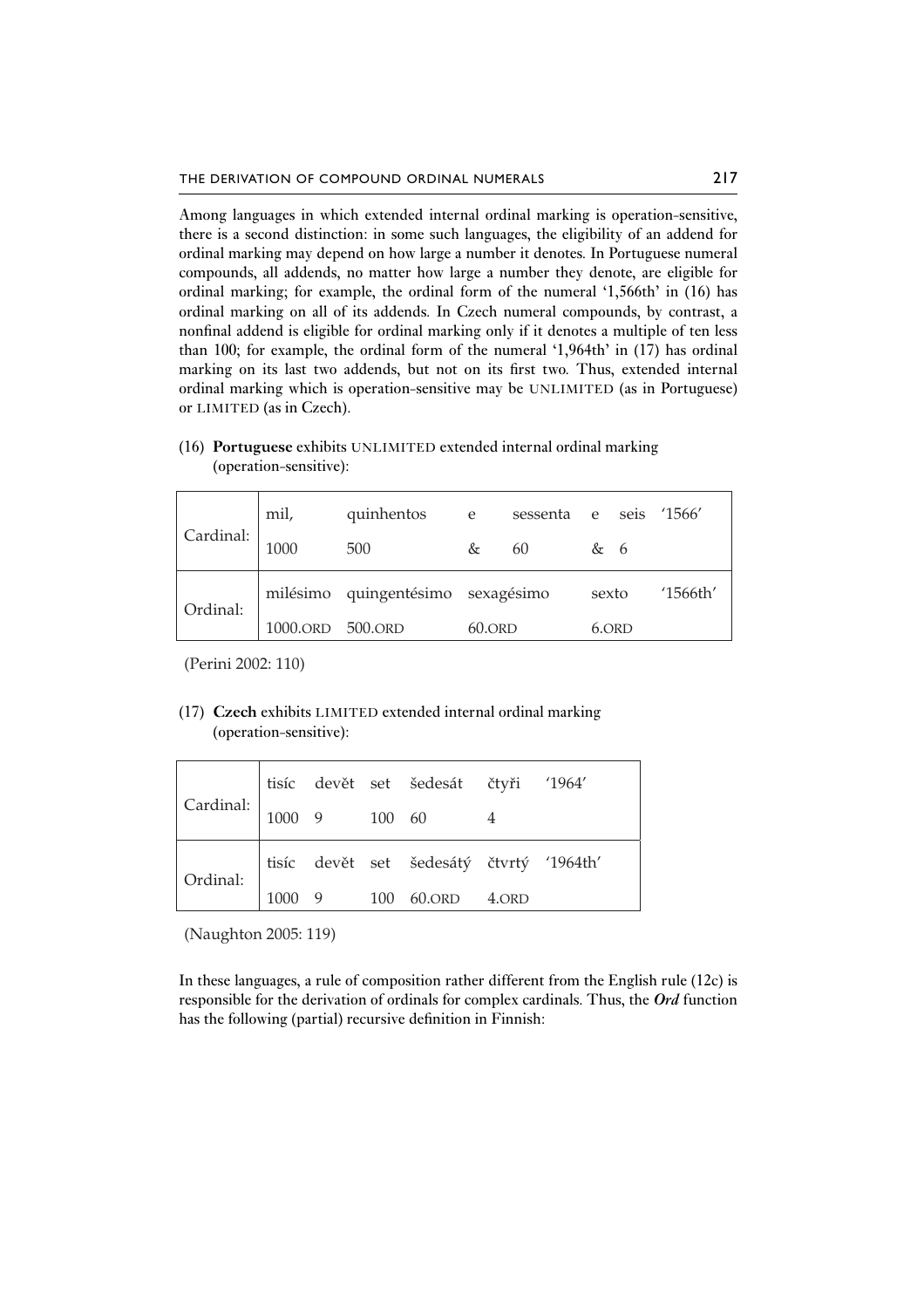- (18) (Partial recursive) definition of *Ord* in **Finnish**:
	- a. Default rule of derivational exponence:

 $Ord(X) = X - s$ , where X' is the inflectional stem of X

b. Rules of derivational exponence overriding (18a):

*Ord*(*yksi*)=*ensimmäinen* ['first']

 $Ord(kaksi)=toinen$  ['second']

c. Rule of composition overriding (18a):  $Ord([X Y]) = [Ord(X) Ord(Y)]$ 

Similarly, the *Ord* function has (19) as its (partial) recursive definition in Modern Greek:

- (19) (Partial recursive) definition of *Ord* in **Modern Greek**:
	- a. Default rule of derivational exponence:

 $Ord(X) = X'-to-$ , where X' is X's combining form.

b. Rules of derivational exponence overriding (19a):

 $Ord(\text{enas}) = \text{prótos}$  ['first']  $Ord(\delta i\delta)=\delta e\delta f$ *eros* ['second']

c. Rules of composition overriding (19a):

Where  $|X|$  is the number denoted by numeral X and  $|[YZ]| = |Y| + |Z|$ ,  $Ord([Y Z]) = [Ord(Y) Ord(Z)];$ 

otherwise,  $Ord([W X]) = [W Ord(X)]$ 

#### 3.5 Two types of structure sensitivity

...

The Modern Greek rule of composition in (19a) is sensitive to the arithmetic operation involved in a compound numeral. Rules of composition in other languages exhibit other sorts of sensitivity. In Breton, for example, a numeral compound exhibits internal ordinal marking on the addend immediately preceding an overt mark of addition (*war* 'on', *ha* 'and'); otherwise it has right-peripheral marking. The examples in (20) illustrate. As the examples in (20a) show, there is a natural syntactic break in Breton numerals containing an overt mark of addition: when a phrase-internal (cardinal or ordinal) numeral modifies the head of a noun phrase, the modified head noun occupies this natural break; thus,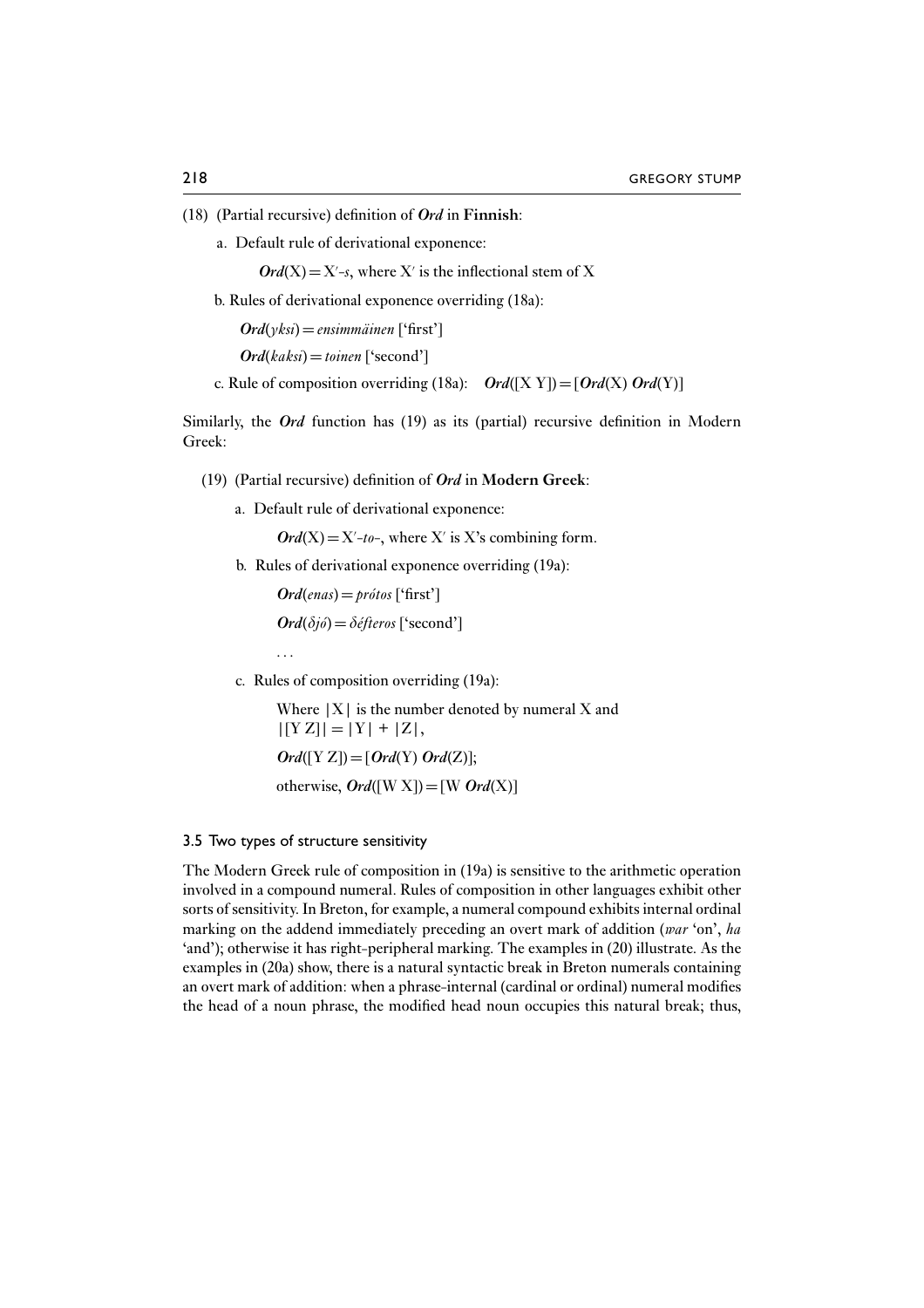Breton ordinal marking is right-peripheral within the part of the numeral preceding this break. Various ways of formulating this generalization are imaginable; these are orthogonal to the issue under scrutiny here.

(20) **Breton** [IE; Celtic] exhibits internal ordinal marking on the addend immediately preceding an overt mark of addition (*war* 'on', *ha* 'and'); otherwise it has rightperipheral marking.

| a. | Cardinal:                                          |          | tri          | c'hant                       | pemp                                  | (devez)        | ha | tri-ugent | $'365$ (days)'  |
|----|----------------------------------------------------|----------|--------------|------------------------------|---------------------------------------|----------------|----|-----------|-----------------|
|    |                                                    |          | 3            | 100                          | 5                                     | $\text{(day)}$ | &  | $3 - 20$  |                 |
|    | Ordinal:                                           | an       | dri          | c'hant                       | pemp-ved                              | devez          | ha | tri-ugent | 'the 365th day' |
|    |                                                    | the      | 3            | 100                          | 5-ORD                                 | day            | &  | $3 - 20$  |                 |
| b. | Cardinal:                                          | pem-zeg  |              | '15'                         |                                       |                |    |           |                 |
|    |                                                    | $5 - 10$ |              |                              |                                       |                |    |           |                 |
|    | Ordinal:                                           |          | pem-zeg-ved  | $^{\prime}$ 15th $^{\prime}$ |                                       |                |    |           |                 |
|    |                                                    | 5-10-ORD |              |                              |                                       |                |    |           |                 |
|    | Sources: Kervella 1976: 263-8; Trépos 1968: 123-8. |          |              |                              |                                       |                |    |           |                 |
|    | Additional language of this type:                  |          |              |                              |                                       |                |    |           |                 |
|    | Welsh                                              |          | [IE; Celtic] |                              | King 1993: 111–21; Williams 1980: 40. |                |    |           |                 |

The structure sensitivity in (20) involves the localization of ordinal marking among a numeral compound's conjuncts. Breton ordinals also exhibit a second, quite different type of structure sensitivity: a numeral may have one ordinal marking when it appears in isolation and a different ordinal marking when it appears as a member of a compound. In Breton, the cardinal *unan* '1' has the suppletive ordinal *kentañ* 'first' when used in isolation; but as part of an additive compound, the ordinal form of *unan* is the fully regular form *unanved*; by contrast, the cardinal *daou* '2' has a suppletive ordinal *eil* that is used both in isolation and as part of an additive compound (though there is some dialectal variation in this regard). Similar facts hold true in Welsh. The examples in (21a,b) illustrate. As these examples show, certain ordinals have separate absolute and conjunct forms. Similar absolute/conjunct alternations are of course familiar in other areas of morphology (Stump 1995: 264ff; 2001: 119ff); for instance, Latin has absolute *facio¯* 'I do' but conjunct *-ficio¯* (*perficio¯* 'I accomplish', *adficio¯* 'I affect', *efficio¯* 'I perform'), French has absolute *dites* 'you say' but conjunct *-disez* (*contredisez* 'you contradict', *interdisez* 'you prohibit', *médisez* 'you speak ill of'), Sanskrit has absolute *nītvā* 'having led' but conjunct *-nīya (parinīya '*having married', *abhinīya 'having brought near'*, *avanīya 'having led down into'*), and so on. *avan¯ıya* 'having led down into'), and so on.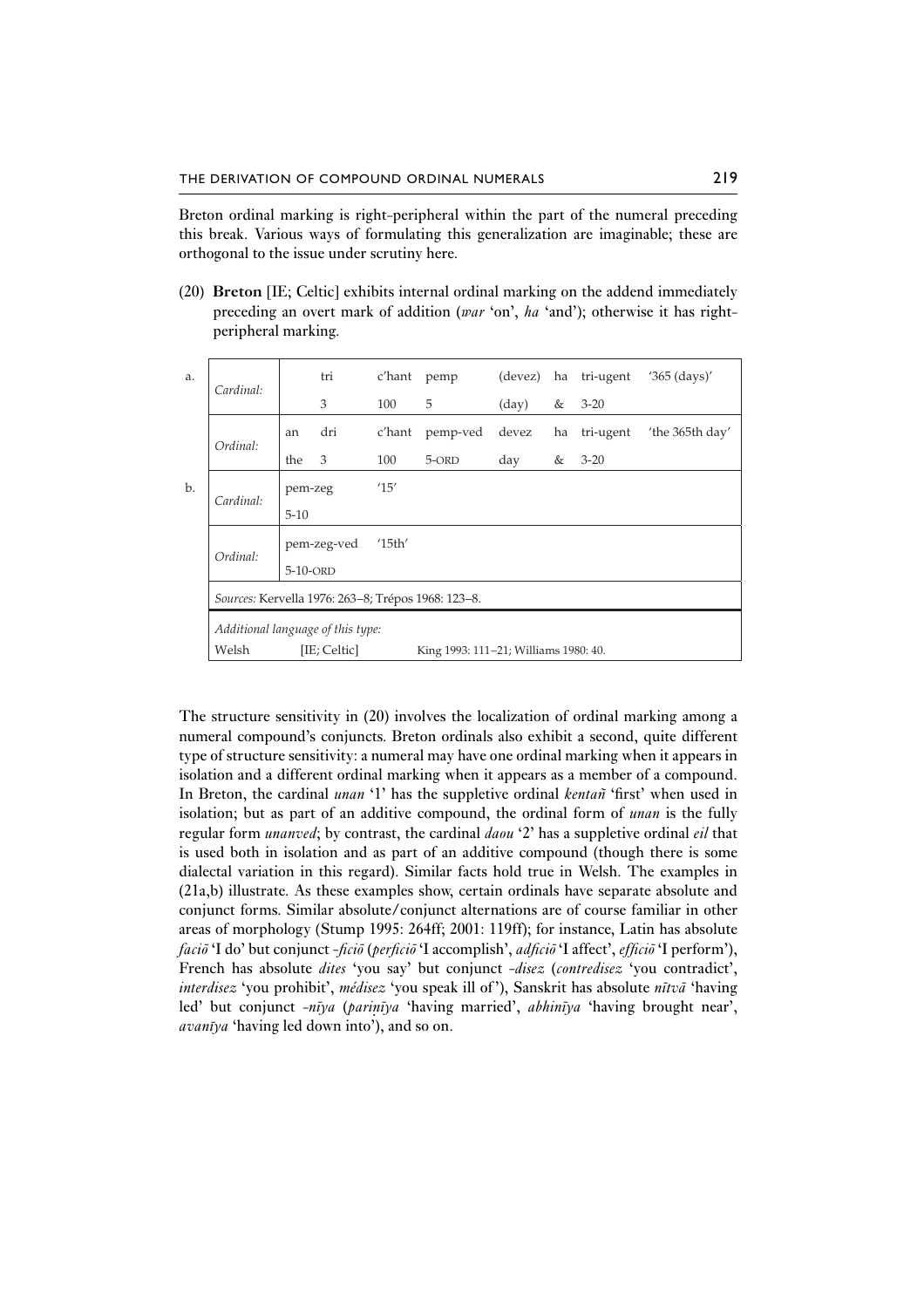| a. | <b>Breton</b> [IE; Celtic]                                                                                                                                                          |           |          |         |                                  |      |        |      |                 |        |
|----|-------------------------------------------------------------------------------------------------------------------------------------------------------------------------------------|-----------|----------|---------|----------------------------------|------|--------|------|-----------------|--------|
|    | Cardinal:                                                                                                                                                                           | unan      |          |         | unan warn-ugent                  | '21' | daou   | daou | warn-ugent '22' |        |
|    |                                                                                                                                                                                     |           |          |         | $on-20$                          |      | 2.MASC |      | 2. MASC on-20   |        |
|    |                                                                                                                                                                                     | absolute: | kentañ   |         |                                  |      |        |      |                 |        |
|    |                                                                                                                                                                                     |           | 1.ORD    |         |                                  |      | eil    | eil  | warn-ugent      | '22nd' |
|    | Ordinal:                                                                                                                                                                            | conjunct: | unan-ved |         | unan-ved warn-ugent '21st' 2.0RD |      |        |      | 2.ORD on-20     |        |
|    |                                                                                                                                                                                     |           | $1$ -ORD | $1-ORD$ | $on-20$                          |      |        |      |                 |        |
|    | Sources: Kervella 1976: 263–8; Trépos 1968: 123–8. Trépos also notes (p.127) the incidence of the patterns<br>eilved warn-ugent, daouved warn-ugent, and diouved warn-ugent '22nd'. |           |          |         |                                  |      |        |      |                 |        |

#### (21) Languages with separate absolute and conjunct ordinals

#### b. **Welsh** [IE; Celtic]

| un<br>Cardinal: |           | un ar hugain                 | '21'                                                               | dau                     | dau           | ar hugain | '22'                     |
|-----------------|-----------|------------------------------|--------------------------------------------------------------------|-------------------------|---------------|-----------|--------------------------|
| 1               |           | on 20                        |                                                                    | 2.MASC                  | 2. MASC on 20 |           |                          |
|                 |           |                              |                                                                    |                         |               |           |                          |
|                 | 1.ORD     |                              |                                                                    | ail                     | ail           |           | '22nd'                   |
| conjunct:       |           |                              |                                                                    | 2.ORD                   |               |           |                          |
|                 |           |                              |                                                                    |                         |               |           |                          |
|                 | absolute: | cyntaf<br>un-fed<br>$1$ -ORD | $1$ -ORD on $20$<br>Sources: King 1993: 111–21; Williams 1980: 40. | un-fed ar hugain '21st' |               |           | ar hugain<br>2.ORD on 20 |

In some systems, conjunct ordinals alternate optionally with their absolute counterparts. Thus, in Modern Georgian, the fully regular circumfixal form *me-ert-e* [ORD-1-ORD] '1st' optionally appears as a conjunct alternative to the suppletive ordinal *p'irveli* '1st'. In Finnish, *yksi* '1' and *kaksi* '2' each have two alternative ordinals: an absolute form (*ensimmäinen* and *toinen*) and a conjunct form (*yhdes* and *kahdes*). The absolute form is used in isolation; the conjunct form is used in multiplicative compounds; and in additive compounds either the absolute form or the conjunct form may be used. The Georgian and Finnish facts are schematized in (22).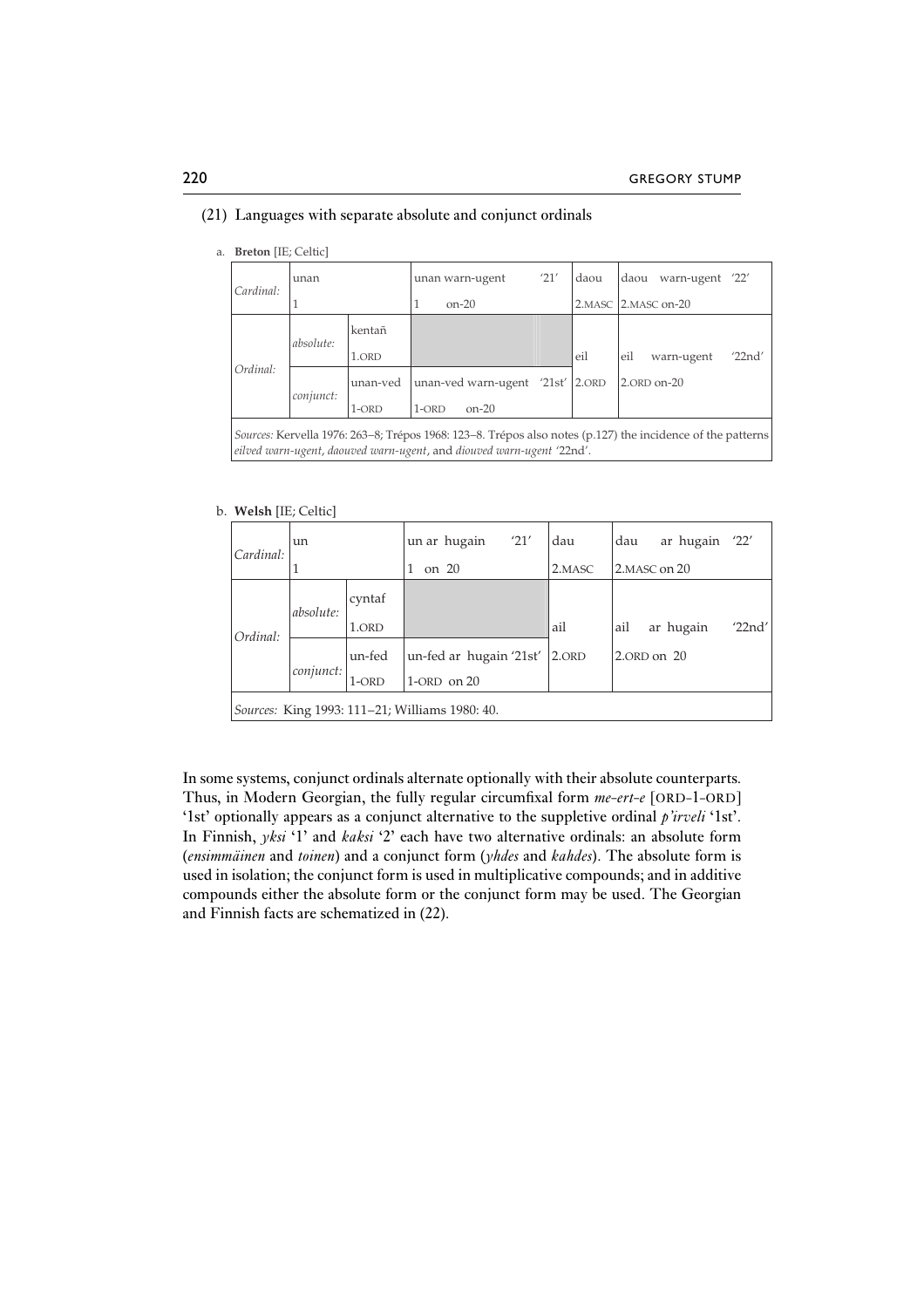### (22) Languages with optional conjunct ordinals

a. **Modern Georgian** [Kartvelian]

| Cardinal: | erti      |           | oc-da-erti               | '21'                                                                                     |
|-----------|-----------|-----------|--------------------------|------------------------------------------------------------------------------------------|
|           |           |           | $20 - 8x - 1$            |                                                                                          |
|           | absolute: | p'irveli  | oc-da-p'irveli           | '21st'                                                                                   |
|           |           | 1.ORD     | $20 - $ &-first          |                                                                                          |
| Ordinal:  | conjunct: | me-ert-e  | oc-da-me-ert-e           | '21st'                                                                                   |
|           |           | ORD-1-ORD | $20 - 8 -$ ORD $-1$ -ORD |                                                                                          |
|           |           |           |                          | Sources: Aronson 1989: 147–48, 279–81; 1991: 263–65; Fähnrich 1987: 62–64; 1991: 154–55. |
|           |           |           |                          | The pattern oc-da-me-ert-e is attested in Old Georgian as oc da me-ert-ey '21st',        |

alongside the external marking pattern of *me-oc-da-ert-ey*; cf. (9) above.

b. **Finnish** [Uralic]

|           | yksi      |             | kaksi-kymmentä yksi                                                |                                    | '21'   |
|-----------|-----------|-------------|--------------------------------------------------------------------|------------------------------------|--------|
| Cardinal: | 1         |             | $2 - 10$                                                           | 1                                  |        |
|           | kaksi     |             | kaksi-kymmentä kaksi                                               | '22'                               |        |
|           | 2         |             | $2 - 10$                                                           | $\mathcal{P}$                      |        |
|           |           | ensimmäinen |                                                                    | kahdes-kymmenes-ensimmäinen '21st' |        |
|           | absolute: | 1.ORD       | 2.ORD-10.ORD-1.ORD                                                 |                                    |        |
|           |           | toinen      | kahdes-kymmenes-toinen                                             | '22nd'                             |        |
|           |           | 2.ORD       | 2.ORD-10.ORD-2.ORD                                                 |                                    |        |
| Ordinal:  |           | yhdes       | kahdes-kymmenes-yhdes                                              |                                    | '21st' |
|           |           | 1.ORD       | 2.ORD-10.ORD-1.ORD                                                 |                                    |        |
|           | conjunct: | kahdes      | kahdes-kymmenes-kahdes                                             |                                    | '22nd' |
|           |           | 2.ORD       | 2.ORD-10.ORD-2.ORD                                                 |                                    |        |
|           |           |             | Sources: Sulkala & Karjalainen 1992: 344–7; Karlsson 1999: 129–35. |                                    |        |

In view of the two sorts of structure sensitivity that Breton ordinals exhibit, the Breton definition of the *Ord* function in (23) is different from those of (12), (18), and (19). In this definition, the function *Ord*<sub>conjunct</sub> applies to a cardinal numeral to yield the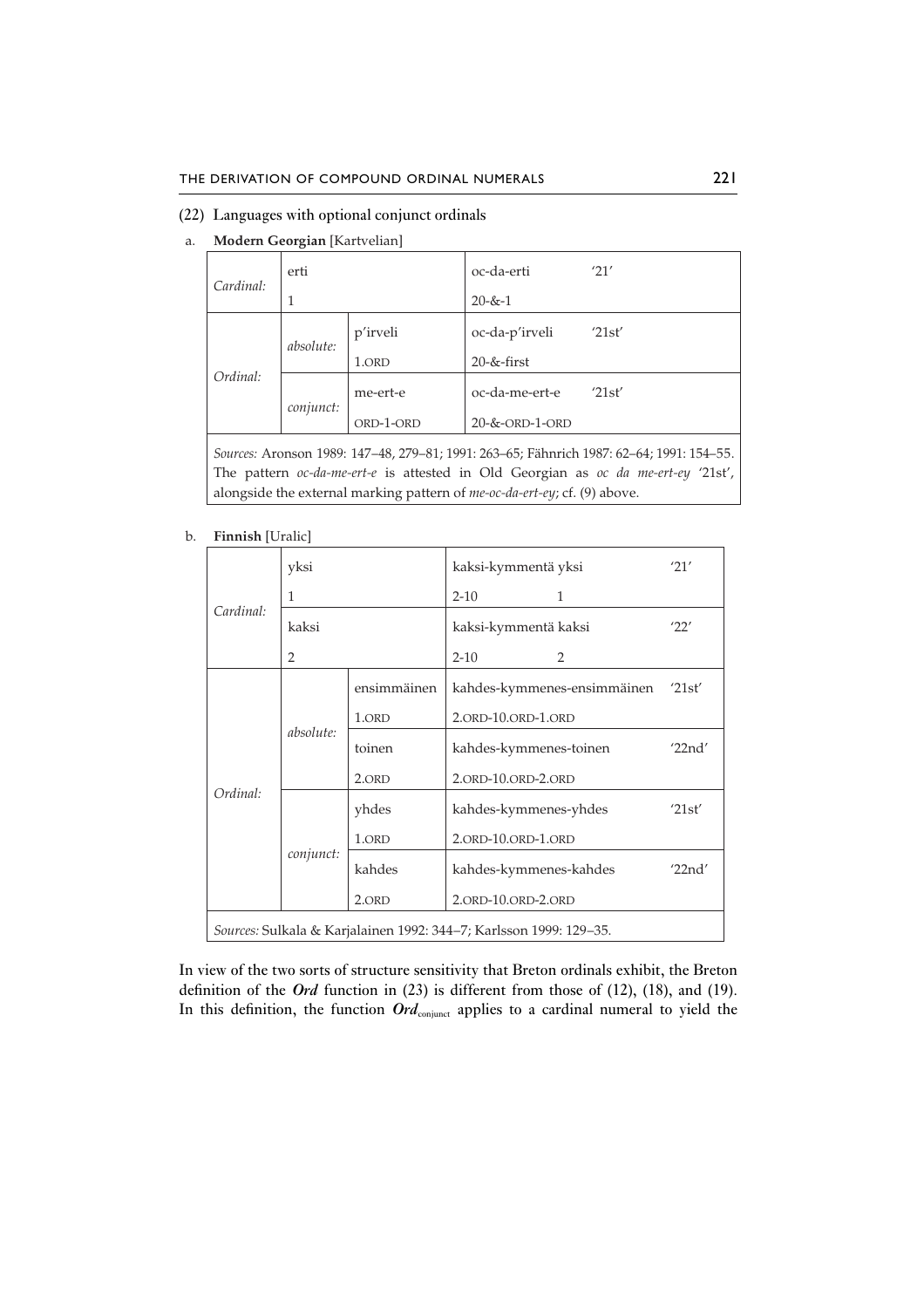corresponding conjunct ordinal; by default,  $Ord_{\text{conimert}}(X) = Ord(X)$  (as in (23a)), but this default is overridden when  $X =$ *unan* 'one' (as in (23b)).

- (23) (Partial recursive) definition of *Ord* in **Breton**:
	- a. Default rules of derivational exponence:  $Ord(X)=X$ *-ved*

 $Ord_{\text{coniunct}}(X) = Ord(X)$ 

b. Rules of derivational exponence overriding (23a):

| 1110111212200                           |                     |
|-----------------------------------------|---------------------|
| $Ord(unan) = kentañ$                    | ['first'; absolute] |
| $Ord_{\text{coniunct}}(unan) = unanved$ | ['first'; conjunct] |
| $Ord(daou) = eil$                       | ['second']          |
| $Ord(tri)=trede$                        | ['third']           |
| $Ord(\mathit{pevar}) = \mathit{pevar}$  | ['fourth']          |

- c. Rules of composition overriding (23a):
	- $Ord([X\text{ CONJ Y}]=[Ord_{\text{conjunct}}(X)\text{ CONJ Y}]$ ; otherwise,  $Ord([X Y]) = [X Ord(Y)]$

#### 3.6 Order sensitivity

In addition to operation sensitivity  $(83.4)$  and structure sensitivity  $(83.5)$ , ordinal marking may exhibit sensitivity to the ordering of two addends. In Maltese (Afro-Asiatic; Semitic), ordinals are distinguished from cardinals in that they necessarily exhibit initial definiteness marking (ghoxrin 'twenty', *l-ghoxrin* 'twentieth'); low ordinals also exhibit different stems from their cardinal counterparts (*wiehed*/*wahda* 'one' [masc./fem.], *l-ewwel* 'first'). The ordinal form of an additive compound cardinal exhibits external ordinal marking (realized purely as initial definiteness marking: *wiehed u ghoxrin* 'twentyone', *il-wiehed u ghoxrin* 'twenty-first') unless the smaller addend follows, in which case ordinality is realized as both initial definiteness marking and ordinal marking of the smaller addend: *mija u wiehed* 'one hundred one', *il-mija u l-ewwel* 'hundred and first'; mija u wiehed u ghoxrin '121', il-mija u l-wiehed u ghoxrin '121st' (Borg & Azzopardi-Alexander 1997: 266–71). Thus, in Maltese, the *Ord* function has (24) as its (partial) definition, where *Definite*(x) is the definiteness-marked form of X.

(24) (Partial recursive) definition of *Ord* in **Maltese**:

- a. Default rule of derivational exponence:  $Ord(X)$ = *Definite*(X)
- b. Rules of derivational exponence overriding (24a):  $Ord(wiehed) = Ord(wa\hbar da) = Definite(ewwel)$  ['first']  $Ord( \n\angle \neq \n\angle \neq \n\angle \neq \n\angle \neq \n\angle$  *[*'second'] *Ord*(*tliet*)=*Definite*(*tielet*) ['third']

*...*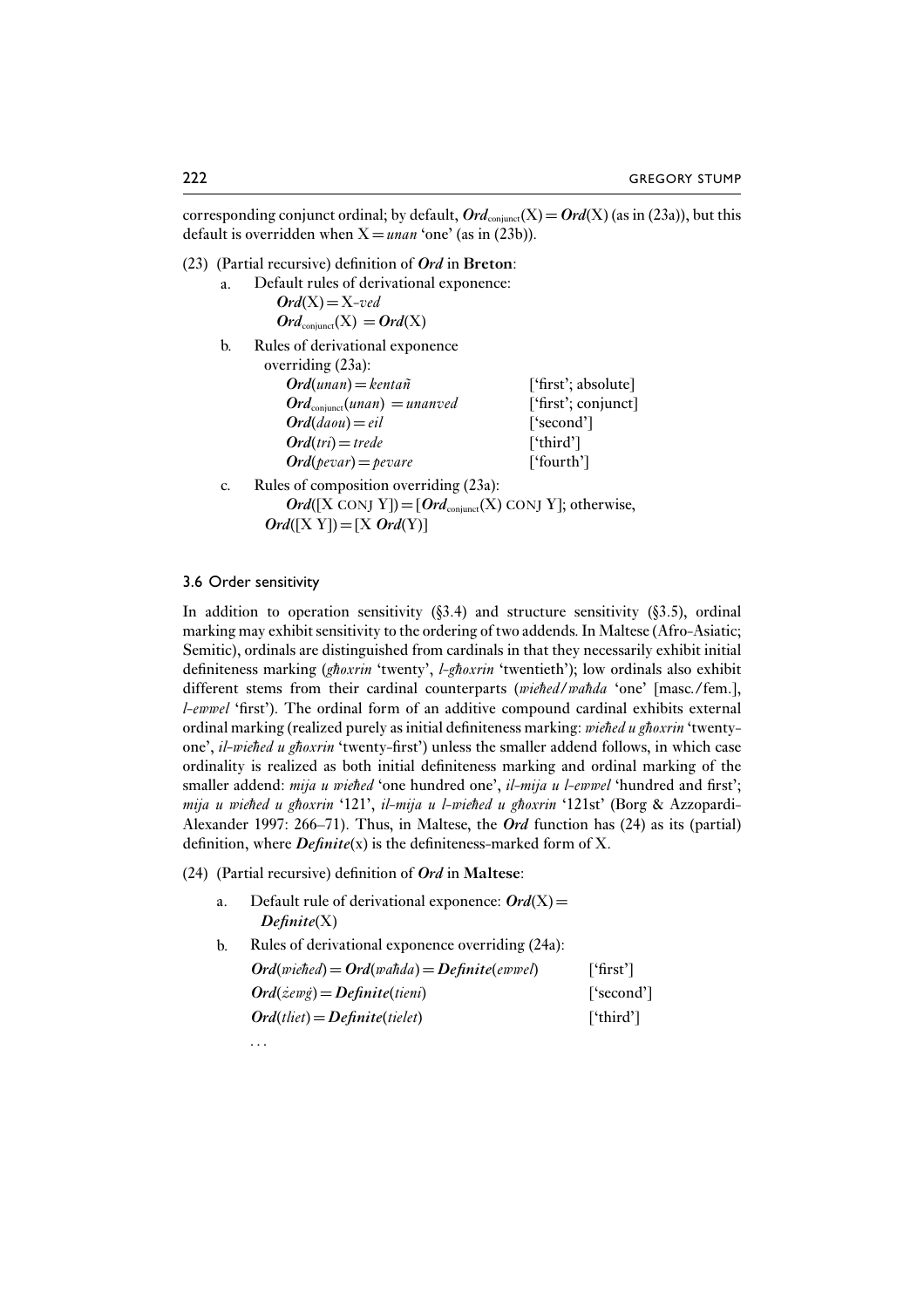c. Rule of composition overriding (24a): Where  $| [YZ] | = |Y| + |Z|$  and  $|Y| > |Z|$ , *Ord*( $[YZ]$ ) = *Definite*([Y *Ord*(Z)])

3.7 Interim summary

The facts discussed so far suggest the typology of ordinal marking in compound numerals in (25). The evidence motivating this typology entails a range of different rules of composition for the compound ordinals in these languages; these are summarized for six languages in (26).

| Language                               | External               | Internal                                                                        | Extended       | Operation-<br>sensitive | Limited | Periphery                                                                                        | Conjunct<br>morphology |
|----------------------------------------|------------------------|---------------------------------------------------------------------------------|----------------|-------------------------|---------|--------------------------------------------------------------------------------------------------|------------------------|
| Kanuri                                 | Yes                    | No                                                                              | N/A            | N/A                     | N/A     | Circumfixal                                                                                      | No                     |
| English                                | N <sub>o</sub>         | Yes                                                                             | No             | N/A                     | N/A     | Right                                                                                            | No                     |
| Anywa                                  | No.                    | Yes                                                                             | No             | N/A                     | N/A     | Left                                                                                             | No                     |
| Finnish                                | No.                    | Yes                                                                             | Yes            | No                      | No      | N/A                                                                                              | Optional               |
| <b>Modern Greek</b>                    | N <sub>o</sub>         | Yes                                                                             | Yes            | Yes                     | No      | N/A                                                                                              | No                     |
| Portuguese                             | No                     | Yes                                                                             | Yes            | Yes                     | No.     | N/A                                                                                              | No                     |
| Czech                                  | N <sub>o</sub>         | Yes                                                                             | Yes            | Yes                     | Yes     | Right                                                                                            | No.                    |
| <b>Brythonic</b><br>(Breton,<br>Welsh) | No                     | Yes                                                                             | No             | N/A                     | N/A     | On the addend<br>immediately<br>preceding an<br>overt mark of<br>addition;<br>otherwise<br>right | Yes                    |
| Modern<br>Georgian                     | No                     | Yes                                                                             | N <sub>o</sub> | N/A                     | N/A     | Right                                                                                            | Optional               |
| Maltese                                | Yes,<br>except<br>that | ordinal marking<br>appears on the<br>smaller of two<br>addends<br>if it follows | No             | N/A                     | N/A     | Right if<br>internal                                                                             | No                     |

(25) Types of ordinal marking in compound numerals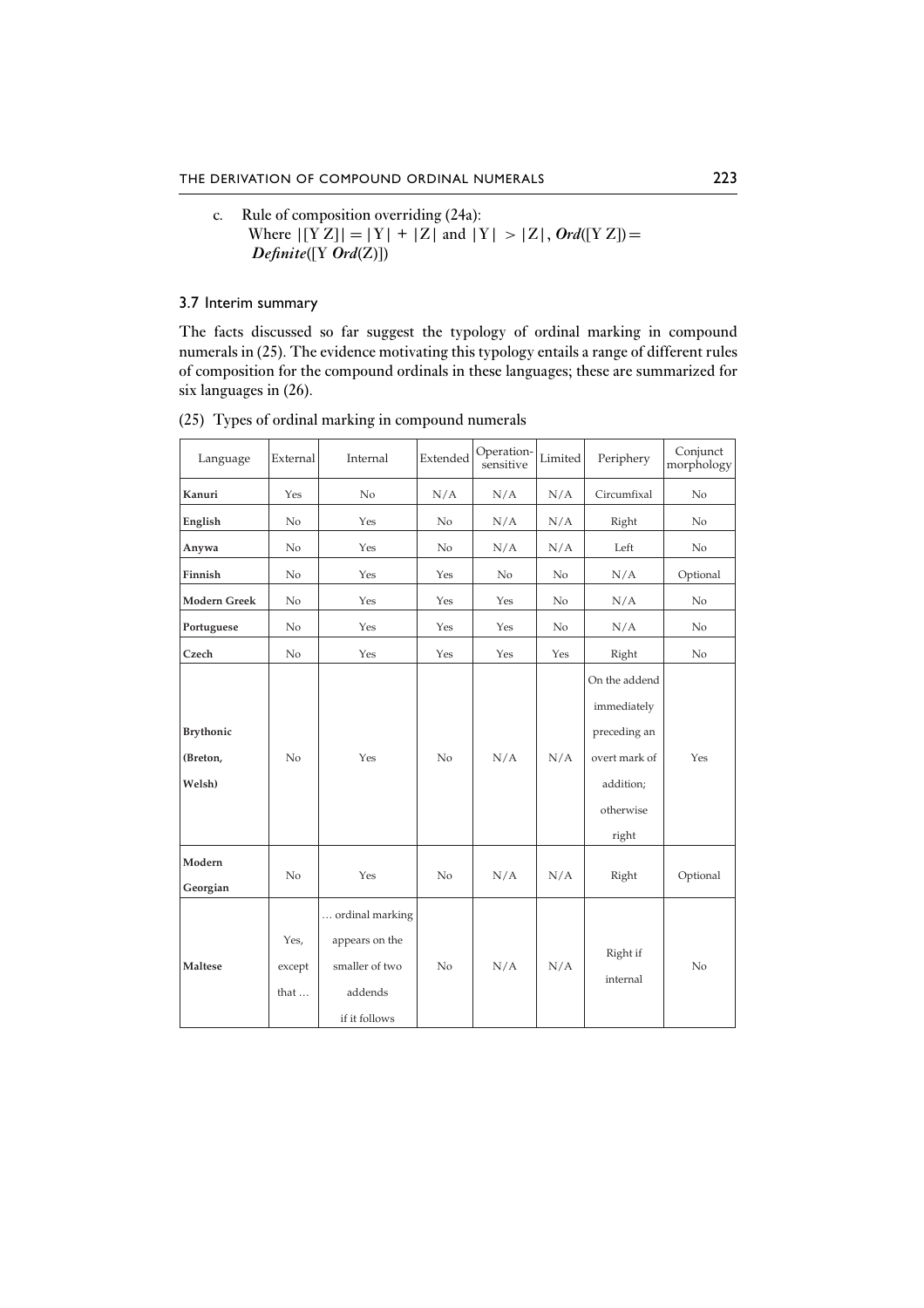(26) Rules of derivational exponence and composition for ordinal derivation in six languages (where  $|X|$  is the number denoted by numeral X)

|                                                             | Rules of derivational exponence                          |                      | Rules of composition                               |
|-------------------------------------------------------------|----------------------------------------------------------|----------------------|----------------------------------------------------|
| Kanuri:                                                     | $Ord(X) = k\'on-X-mi$                                    |                      |                                                    |
| English                                                     |                                                          |                      |                                                    |
| Default:                                                    | $Ord(X) = X-(e)th$                                       |                      |                                                    |
| Overrides:                                                  | $Ord(one) = first$                                       |                      | $Ord([X Y]) = [X Ord(Y)]$                          |
|                                                             | $Ord(two) = second$                                      |                      |                                                    |
|                                                             | $Ord(three) = third)$                                    |                      |                                                    |
| Finnish                                                     |                                                          |                      |                                                    |
| Defaults:                                                   |                                                          |                      |                                                    |
|                                                             | $Ord(X) = X'-s$ , where X' is the inflectional stem of X |                      |                                                    |
|                                                             | $Ord(x) = Ord(X)$                                        |                      |                                                    |
| Overrides:                                                  |                                                          |                      | $Ord([X Y]) = [Ord_{counter}(X) Ord_{counter}(Y)]$ |
| Ord(yksi)                                                   | = ensimmäinen ['first'; absolute]                        |                      | (where $Y = yksi$ or kaksi, <b>Ord</b> ([X Y]) is  |
| $Ord_{\textit{conjunct}}(yksi)$                             | $=$ yhdes                                                | ['first'; conjunct]  | optionally [Ord <sub>conjunct</sub> (X) Ord(Y)])   |
| <b>Ord</b> (kaksi)                                          | $= toinen$                                               | ['second'; absolute] |                                                    |
|                                                             | $Ord_{\text{comfunct}}(kaksi) = kahdes$                  | ['second'; conjunct] |                                                    |
| Modern Greek                                                |                                                          |                      |                                                    |
| Default:                                                    |                                                          |                      |                                                    |
| <i>Ord</i> (X) = $X'$ -to-, where X' is X's combining form. |                                                          |                      | Where $  [Y Z]   =  Y  +  Z $ ,                    |
| Overrides:                                                  |                                                          |                      | $Ord([Y Z]) = [Ord(Y) Ord(Z)];$                    |
|                                                             | $Ord(enas) = prótos$                                     | ['first']            | otherwise,                                         |
|                                                             | $Ord(\delta j\acute{o})=\delta \acute{e}fteros$          | ['second']           | $Ord([W X]) = [W Ord(X)]$                          |
| .                                                           |                                                          |                      |                                                    |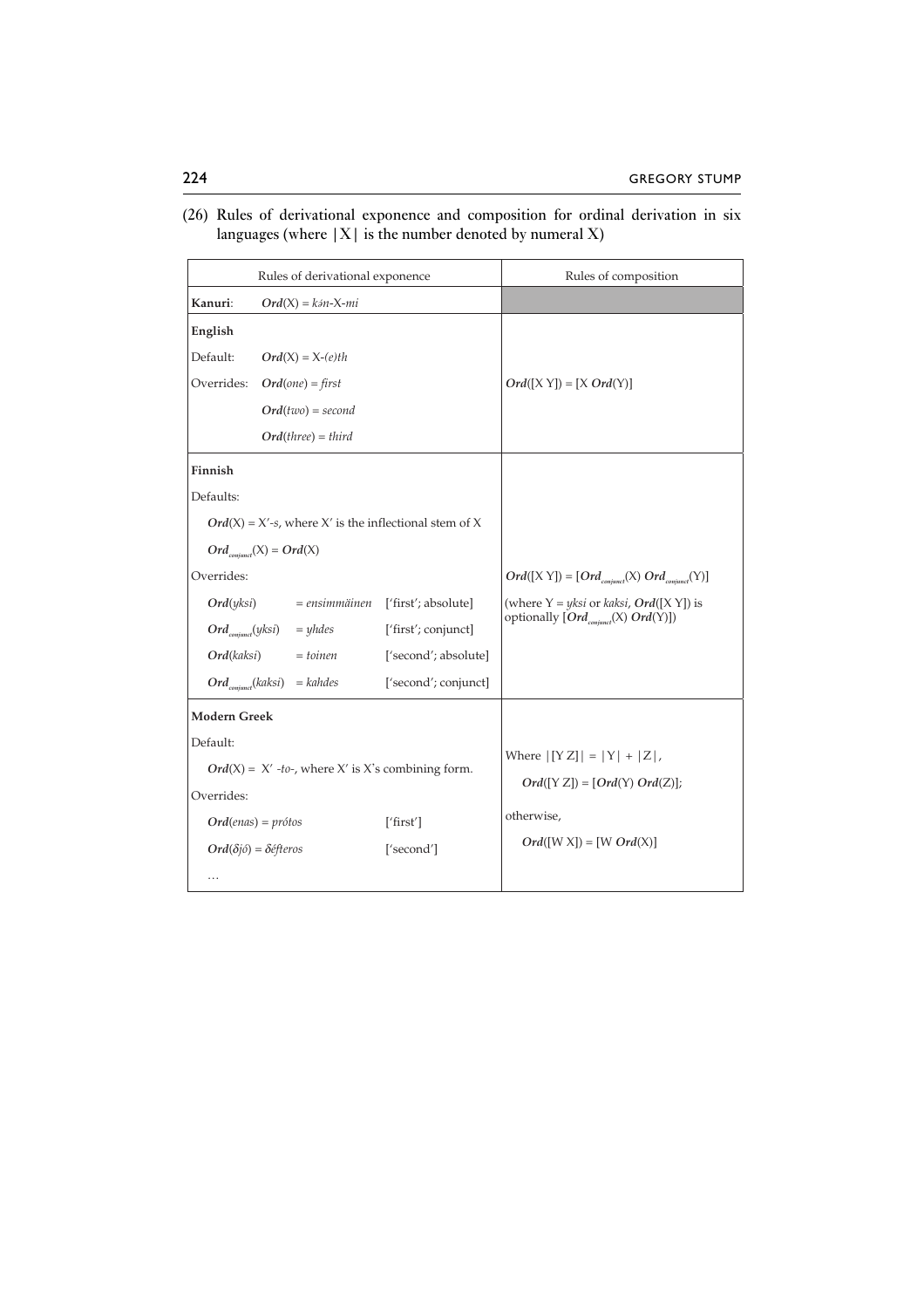THE DERIVATION OF COMPOUND ORDINAL NUMERALS 225

| <b>Breton</b>                              |                     |                                                                     |  |  |  |
|--------------------------------------------|---------------------|---------------------------------------------------------------------|--|--|--|
| Defaults:<br>$Ord(X) = X-ved$              |                     |                                                                     |  |  |  |
| $Ord_{\text{conimct}}(X) = Ord(X)$         |                     |                                                                     |  |  |  |
| Overrides:                                 |                     |                                                                     |  |  |  |
| $Ord(unan) = kentañ$                       | ['first'; absolute] | $Ord([X\text{ CONJ Y}]) = [Ord_{\text{coniunct}}(X)\text{ CONJ Y}]$ |  |  |  |
| $Ord_{\text{conjunction}}(unan) = unanved$ | ['first'; conjunct] | $Ord([X Y]) = [X Ord(Y)]$                                           |  |  |  |
| $Ord(daou) = eil$                          | ['second']          |                                                                     |  |  |  |
| $Ord(tri) = trede$                         | ['third']           |                                                                     |  |  |  |
| $Ord(pevar) = pevare$                      | ['fourth']          |                                                                     |  |  |  |
| <b>Maltese</b>                             |                     |                                                                     |  |  |  |
| Default: $Ord(X) = Definite(X)$            |                     |                                                                     |  |  |  |
| Overrides:                                 |                     |                                                                     |  |  |  |
| $Ord(wiehed) = Ord(wahda)$                 |                     | Where $  [YZ]   =  Y  +  Z $ and $ Y  >  Z $ ,                      |  |  |  |
| $= Definite(ewwell)$                       | ['first']           | $Ord([Y Z]) = Definite([Y Ord(Z)])$                                 |  |  |  |
| $Ord(żew\g) = Definite(tieni)$             | ['second']          |                                                                     |  |  |  |
| $Ord(tliet) = Definite(tielet)$            | ['third']           |                                                                     |  |  |  |
| .                                          |                     |                                                                     |  |  |  |
|                                            |                     |                                                                     |  |  |  |

In the foregoing discussion, I have been assuming that compound numerals are morphological compounds and hence that rules of composition are morphological rules. Yet it is certainly possible that in some languages, compound numerals are generated in the syntax rather than in the morphology. For instance, the fact that the noun modified by a Breton cardinal or ordinal may be situated internally to the numeral (as in (20a)) and the fact that the parts of a Finnish complex numeral agree not only in ordinality but in number and case (Karttunen 2006) suggests that in these languages, compound numerals are generated syntactically. This is, however, an issue orthogonal to the need to postulate rules of composition; that is, whether one views a language's compound numerals as a product of morphology or of syntax, it is in any event necessary to postulate rules for the distribution of ordinal morphology with respect to a compound numeral's structure. Thus, if a compound cardinal numeral such as *twenty-one* is regarded as a syntactically complex expression of the form  $[<sub>Card</sub>$  Card Card], then the corresponding ordinal numeral must be seen as having the form  $[<sub>Ord</sub>]$  Card Ord]; that is, compound ordinal numerals must be assumed to instantiate the recursive structure  $\int_{Ord}$  Card Ord], the syntactic equivalent of the rule of composition in (12c). In this way, each of the rules of composition in (26) can be given a syntactic characterization, as in (27).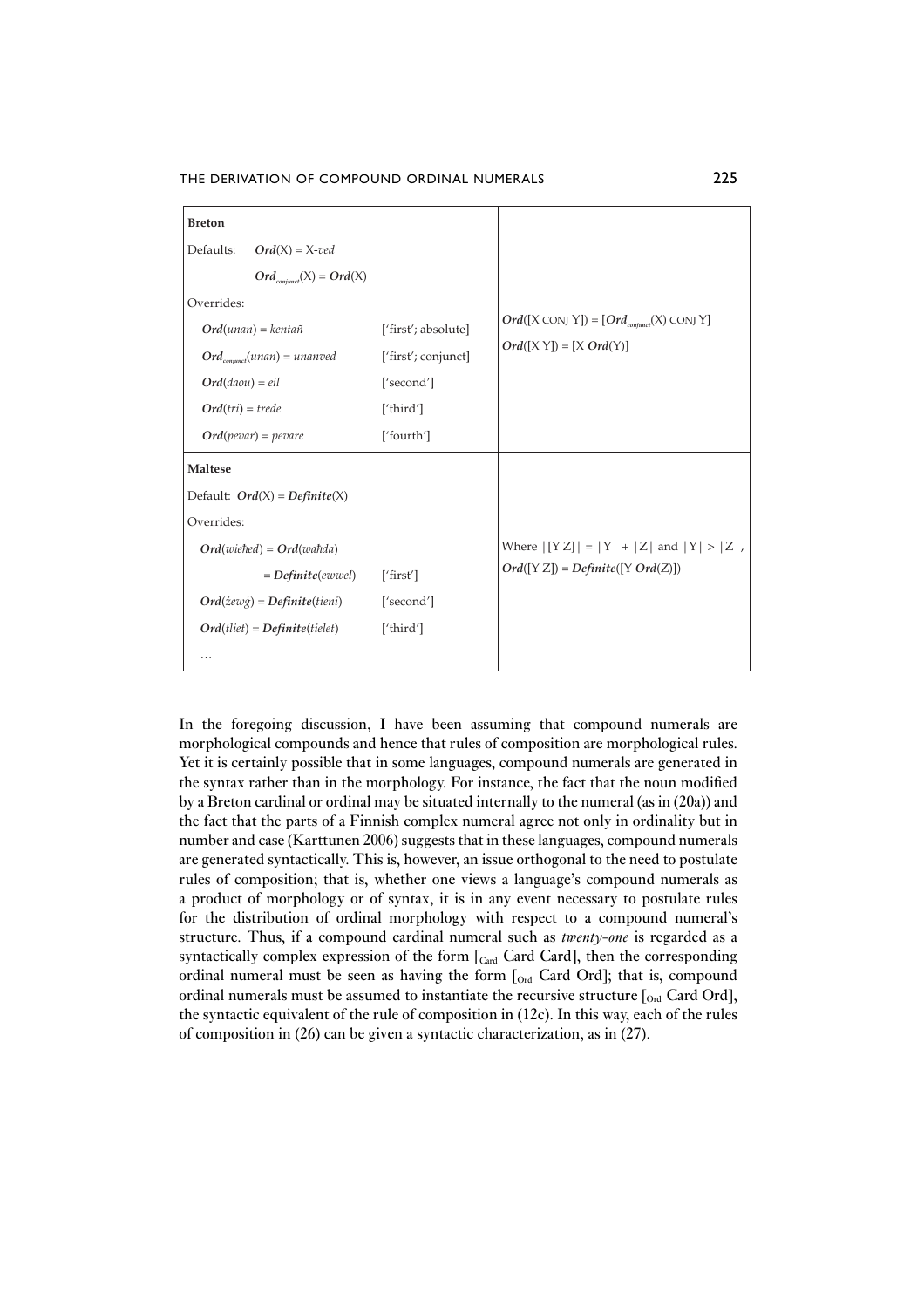| <b>Type</b>            |                                                                                               | Syntactic conception of numeral composition                                                                                                                                 |  |  |  |  |
|------------------------|-----------------------------------------------------------------------------------------------|-----------------------------------------------------------------------------------------------------------------------------------------------------------------------------|--|--|--|--|
| Kanuri                 | Ord<br>Card<br>ORD<br><b>ORD</b>                                                              |                                                                                                                                                                             |  |  |  |  |
| English                | Card                                                                                          | Ord<br>Ord                                                                                                                                                                  |  |  |  |  |
| Finnish                | Ord                                                                                           | Ord<br>Ord                                                                                                                                                                  |  |  |  |  |
| Modern<br><b>Greek</b> | Multiplicative interpretation:<br>$Ord_2$<br>Card<br>Ord,                                     | Additive interpretation:<br>$Ord_{3}$<br>$Ord_1$<br>Ord,                                                                                                                    |  |  |  |  |
| <b>Breton</b>          | Ord<br>Card<br>Ord                                                                            | Ord<br>Ord CONJ Card                                                                                                                                                        |  |  |  |  |
| <b>Maltese</b>         | $Ord_2$<br>Card<br>Ord,<br>where $ Ord_2  =   Card   +   Ord_1 $<br>and $ Ord_{1}  <  Card  $ | Ord<br>Card,<br>Card <sub>1</sub><br>where $ $ Ord $ $ = $ $ Card <sub>1</sub> $ $ + $ $ Card <sub>2</sub> $ $<br>and $ $ Card <sub>1</sub> $ $ < $ $ Card <sub>2</sub> $ $ |  |  |  |  |

(27) Ordinal composition in six languages (where  $|X|$  is the number denoted by numeral X)

#### 3.8 Ambiguous ordinal marking: External or internal?

In *twenty-first*, the incidence of suppletion in the ordinal marking of the numeral *one* makes it clear that the ordinal marking is, in these instances, internal. But in some languages, a single pattern of ordinal marking is exceptionlessly used for all numerals, including low numerals. In languages of this sort, ordinal marking may be ambiguous, being neither clearly external nor clearly internal. This ambiguity may arise with suffixal ordinal marking, as in (28), or prefixal marking, as in (29).

- (28) 20-1-ORD: [20-1]-ORD or 20-[1-ORD] ?
- (29) ORD-20-1: ORD-[20-1] or [ORD-20]-1 ?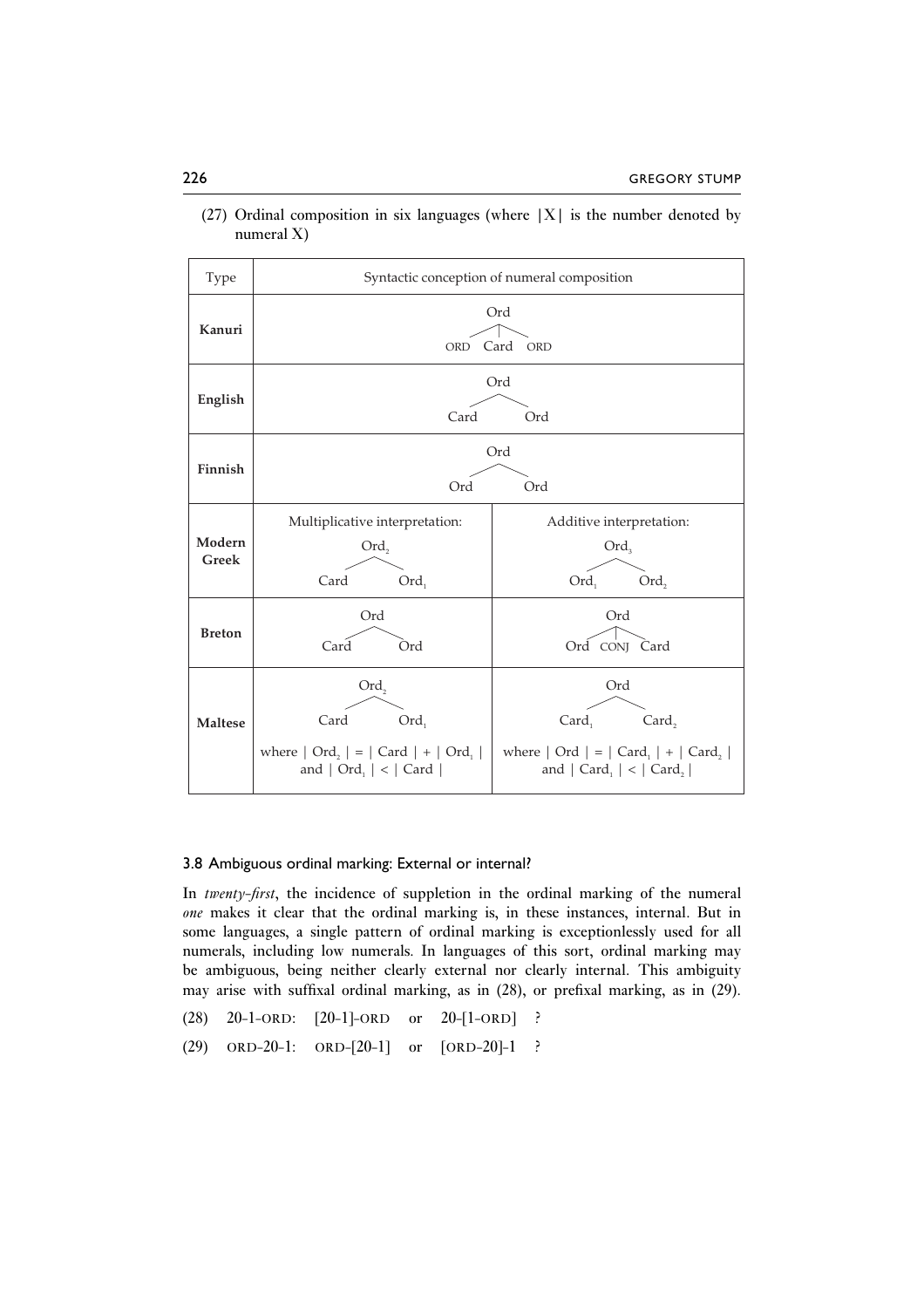The Uyghur evidence in (30) exemplifies the ambiguous suffixal type (28), which is either external or internal, right-peripheral; the Tagalog evidence in (31) exemplifies the ambiguous prefixal type (29), which is either external or internal, left-peripheral.

(30) **Uyghur** [Altaic, Turkic] exhibits ordinal marking of the AMBIGUOUS SUFFIXAL type

| Cardinal:                          | hir                          | '1'  | yigirmä     |                                                                                                           | '20'                            | yigirmä bir |                  | '21'   |  |
|------------------------------------|------------------------------|------|-------------|-----------------------------------------------------------------------------------------------------------|---------------------------------|-------------|------------------|--------|--|
|                                    | 1                            |      | 20          |                                                                                                           |                                 | 20          | 1                |        |  |
| Ordinal:                           | bir-inči                     | 1st' | yigirm-inči |                                                                                                           | '20th'                          |             | yigirmä bir-inči | '21st' |  |
|                                    | $1$ -ORD                     |      | $20$ -ORD   |                                                                                                           |                                 | 20          | $1$ -ORD         |        |  |
| Source: Hahn 1991: 594.            |                              |      |             |                                                                                                           |                                 |             |                  |        |  |
| Additional languages of this type: |                              |      |             |                                                                                                           |                                 |             |                  |        |  |
| Bhojpuri                           | [IE; Indic]                  |      |             | Shukla 1981: 88.                                                                                          |                                 |             |                  |        |  |
| Kwaami                             | [Afro-Asiatic; Chadic]       |      |             | Leger 1994: 188–92. The form kúmó kán<br>múndînkì '11th' confirmed by Rudolf<br>Leger (p. c., June 2008). |                                 |             |                  |        |  |
| K'abeena                           | [Afro-Asiatic; Cushitic]     |      |             | Crass 2005: 207-18.                                                                                       |                                 |             |                  |        |  |
| Amharic                            | [Afro-Asiatic; Semitic]      |      |             | Leslau 1995: 251–65.                                                                                      |                                 |             |                  |        |  |
| Turkish                            | [Altaic; Turkic]             |      |             | Lewis 1967: 79-83.                                                                                        |                                 |             |                  |        |  |
| Japanese                           | [Japanese]                   |      |             |                                                                                                           | Akiyama & Akiyama 1991: 172–74. |             |                  |        |  |
| Beria                              | [Nilo-Saharan; Saharan]      |      |             |                                                                                                           | Jakobi & Crass 2004.            |             |                  |        |  |
| Hunzib                             | [N. Caucasian; Daghestanian] |      |             | van den Berg 1995: 68–70.                                                                                 |                                 |             |                  |        |  |

(31) In **Tagalog** [Austronesian, Malayo-Polynesian], ordinal marking is of the AMBIGUOUS PREFIXAL type:

| Cardinal:                                                            | isá'1'                 | dalawampú?                        | '20'   | dalawampú-t-isá            | '21' |  |  |  |
|----------------------------------------------------------------------|------------------------|-----------------------------------|--------|----------------------------|------|--|--|--|
| Ordinal:                                                             | ika-isá '1st'          | ika-dalawampú?                    | '20th' | ika-dalawampú-t-isá '21st' |      |  |  |  |
| Source: Llamzon 1976: 117f.                                          |                        |                                   |        |                            |      |  |  |  |
| Additional languages of this type:                                   |                        |                                   |        |                            |      |  |  |  |
| Malay<br>[Austronesian; Malayo-Polynesian]<br>Dodds 1977: 34, 65–66. |                        |                                   |        |                            |      |  |  |  |
| Pangasinan                                                           |                        | [Austronesian; Malayo-Polynesian] |        | Benton 1971: 144-54.       |      |  |  |  |
| Rapanui                                                              |                        | [Austronesian; Malayo-Polynesian] |        | Du Feu 1996: 170–73.       |      |  |  |  |
| Paiwan                                                               | [Austronesian; Paiwan] |                                   |        | Egli 1990: 149–53.         |      |  |  |  |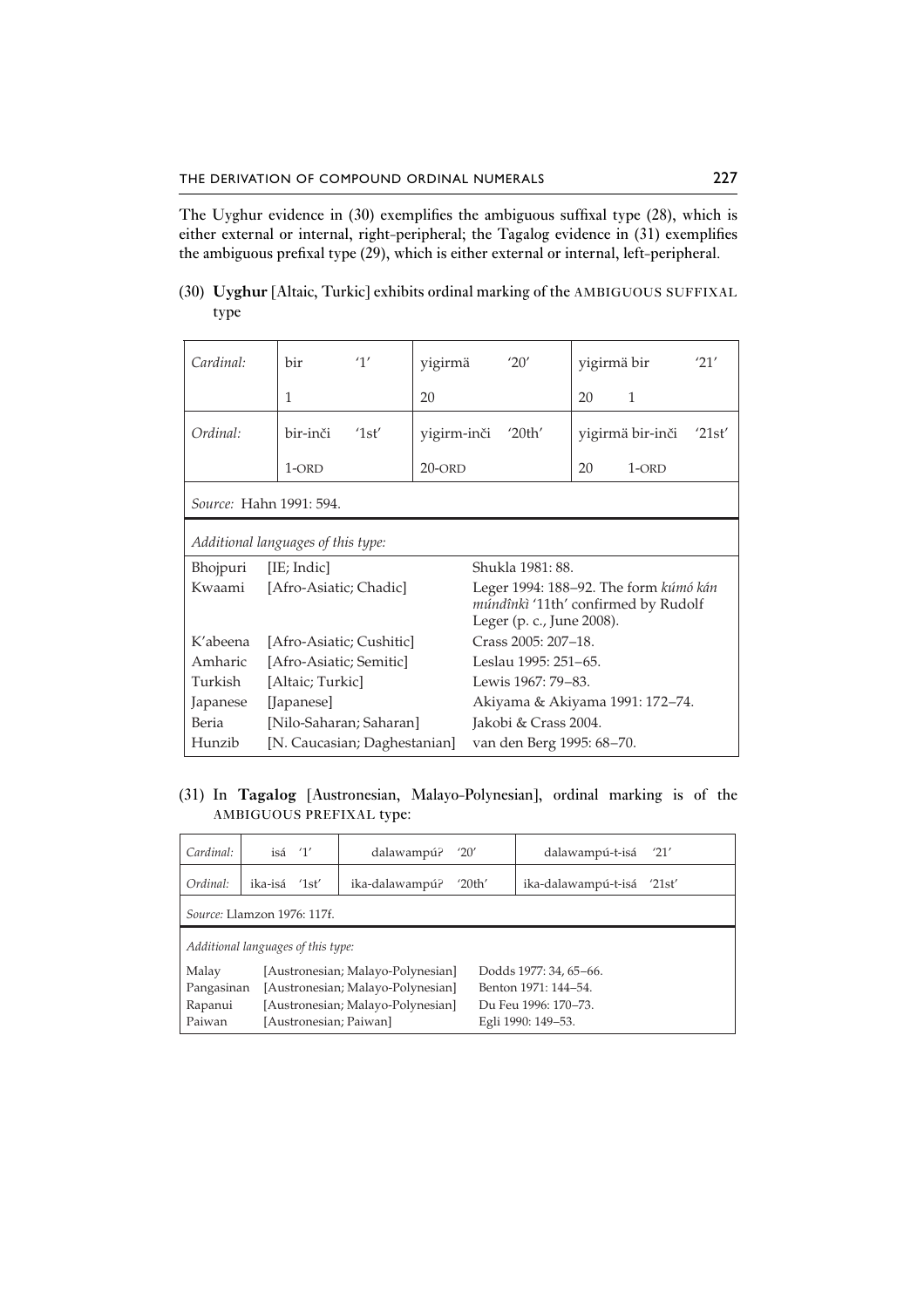Moreover, the possibility of conjunct ordinal morphology brings even more languages into these ambiguous categories. Consider, for instance, the French evidence in (32). On first consideration, the fact that *vingt et un* 'twenty-one' has *vingt-et-unième* rather than \**vingt-premier* as its ordinal suggests that French ordinal marking is external, in direct contrast to the internal, right-peripheral marking of English *twenty-first*. But if *premier*/*unième* are regarded as an absolute/conjunct pair comparable to Breton *kentañ/unanved* or Finnish *ensimmäinen*/*yhdes* or Modern Georgian *p'irveli*/*me-ert-e*, then *vingt-et-unième* can instead be seen as involving internal, right-peripheral marking. Similar facts hold true for ordinals in the other languages listed in (32). And analogously, the Berber evidence in (33) can be seen as involving either external ordinal marking or internal, left-peripheral ordinal marking.

|  |             |  |  | (32) French [IE; Italic] exhibits ordinal marking of the AMBIGUOUS SUFFIXAL |  |
|--|-------------|--|--|-----------------------------------------------------------------------------|--|
|  |             |  |  | type (external marking or internal marking with SPECIAL CONJUNCT            |  |
|  | MORPHOLOGY) |  |  |                                                                             |  |

| Cardinal:                                 | 1'<br>un(m.)               | vingt                            | '20'                                       | vingt et un (m.)<br>'21'  |  |
|-------------------------------------------|----------------------------|----------------------------------|--------------------------------------------|---------------------------|--|
|                                           | $\mathbf{1}$               | 20                               |                                            | 20<br>& 1                 |  |
| Ordinal:                                  | premier<br>'1st'           | vingtième                        | '20th'                                     | vingt-et-unième<br>'21st' |  |
|                                           | 1.ORD                      | $20.$ ORD                        |                                            | $20 - 8 - 1.$ ORD         |  |
| Additional languages of this type:        |                            |                                  |                                            |                           |  |
| Boraana Oromo                             | [Afro-Asiatic; Cushitic]   |                                  | Stroomer 1995: 58-61.                      |                           |  |
| Evenki                                    | [Altaic; Tungus]           |                                  | Nedjalkov 1997: 281-82.                    |                           |  |
| Manchu                                    | [Altaic; Tungus]           |                                  | Gorelova 2002: 200-04.                     |                           |  |
| Udihe                                     | [Altaic; Tungus]           |                                  | Nikolaeva & Tolskaya 2001: 417-24.         |                           |  |
| Manam                                     | [Austronesian; M.-P.]      |                                  | Lichtenberk 1983: 337-44.                  |                           |  |
| Albanian                                  | [IE; Albanian]             |                                  | Buchholz & Fiedler 1987: 349-57.           |                           |  |
| Western Armenian                          | [IE; Armenian]             |                                  | Sakayan 2000: 119-21.                      |                           |  |
| Hindi                                     | [IE; Indic]                |                                  | McGregor 1995: 67-70.                      |                           |  |
| Sanskrit                                  | [IE; Indic]                |                                  | Cardona 2007: 801-2; Whitney 1889: 177-85. |                           |  |
| Persian                                   | [IE; Iranian]              |                                  | Boyle 1966: 28-29; Perry 2007: 990-92.     |                           |  |
| Italian                                   | [IE; Italic]               |                                  | Proudfoot & Cardo 1997: 112-18.            |                           |  |
| Romanian                                  | [IE; Italic]               |                                  | Daniliuc & Daniliuc 2000: 121-30; Gönczöl- |                           |  |
| Davies 2007: 78-82.                       |                            |                                  |                                            |                           |  |
| Basque                                    | [Isolate]                  |                                  | Hualde & Ortiz de Urbina 2003: 126-29.     |                           |  |
| Korean                                    | [Isolate]                  |                                  | Martin 1992: 174-79.                       |                           |  |
| Chol                                      | [Mayan]                    |                                  | Warkentin & Scott 1980: 107-10.            |                           |  |
| Bezhta<br>[N. Caucasian; Daghestanian]    |                            | Kibrik & Testelets 2004: 274-77. |                                            |                           |  |
| [Niger-Congo; Atlantic]<br>Adamawa Fulani |                            | Stennes 1967: 114-18.            |                                            |                           |  |
| Wolof                                     | [Niger-Congo; Atlantic]    |                                  | Ngom 2003: 45-49                           |                           |  |
| Koromfe                                   | [Niger-Congo; Volta-Congo] |                                  | Rennison 1997: 299-309.                    |                           |  |
| Supyire                                   | [Niger-Congo; Volta-Congo] |                                  | Carlson 1994: 167-71.                      |                           |  |
| Koyra Chiini                              | [Nilo-Saharan; Songhai]    |                                  | Heath 1999: 69-71, 74-76.                  |                           |  |
| Hungarian                                 | [Uralic; Ugric]            |                                  | Rounds 2001: 241-43.                       |                           |  |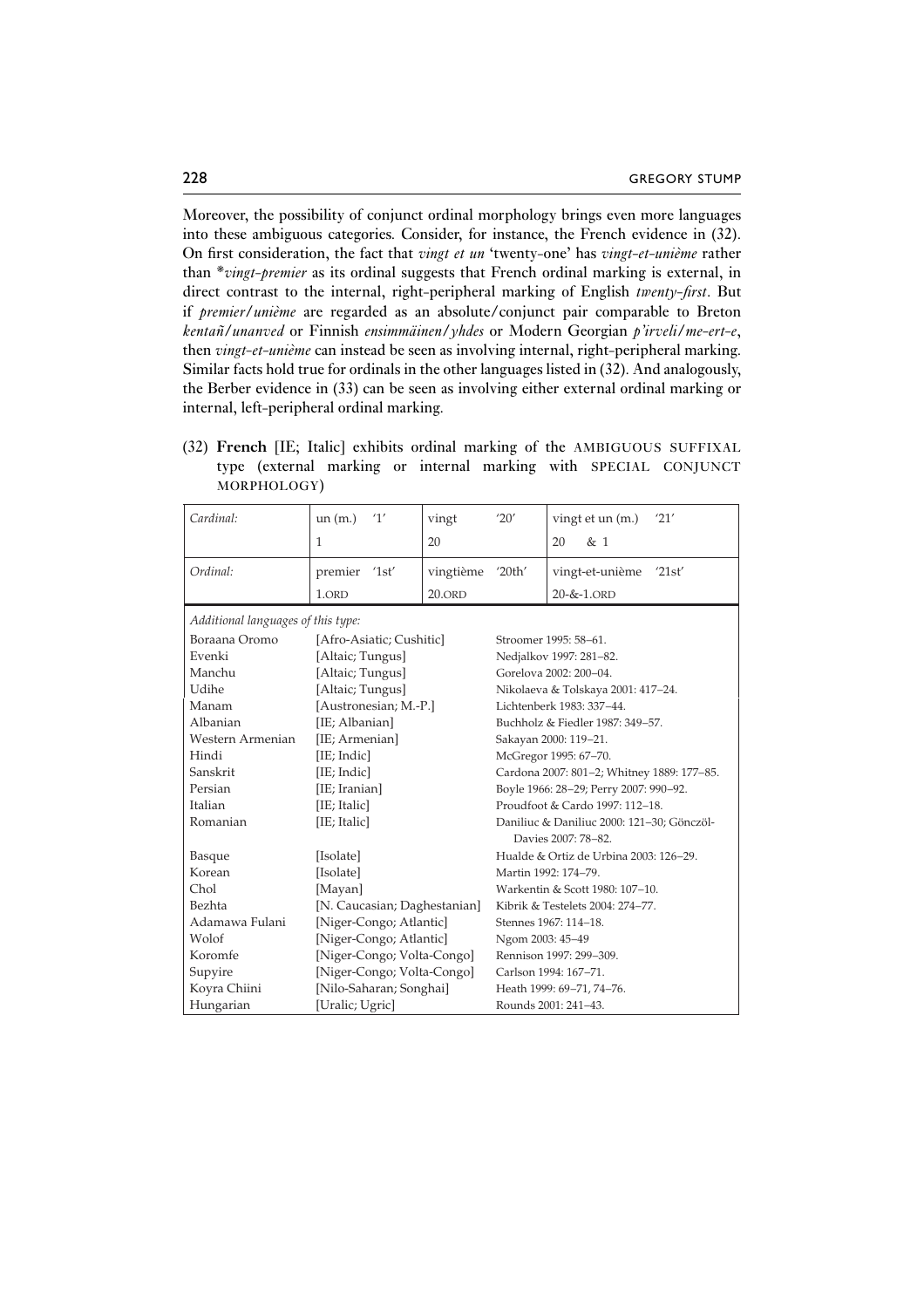(33) **Berber** [Afro-Asiatic] exhibits ordinal marking of the AMBIGUOUS PREFIXAL type (external marking or internal marking with SPECIAL CONJUNCT MORPHOLOGY)

|                                     |  |  | $\boxed{Cardinal:$   yan (m.) $\boxed{1'}$   mraw (m.) $\boxed{10'}$ |  | $\vert$ yan d mraw (m.) '11'                                        |  |  |
|-------------------------------------|--|--|----------------------------------------------------------------------|--|---------------------------------------------------------------------|--|--|
|                                     |  |  |                                                                      |  | Ordinal:   amezwaru '1st'   wis mraw '10th'   wis yan d mraw '11th' |  |  |
| <i>Source:</i> Quitout 1997: 75–86. |  |  |                                                                      |  |                                                                     |  |  |

#### **4 Conclusions**

The evidence motivating the typology developed here demonstrates that the rules of composition involved in the derivation of ordinals from compound numerals are highly variable across languages; for this reason, the hypothesis that (1) is the sole rule of composition needed for a language's derivational morphology cannot be maintained.

(1) Rule of composition for *Deriv*: *Deriv*([X Y]) = [X *Deriv*(Y)]

The important theoretical conclusion highlighted by the ordinal evidence is that in formal terms, processes of derivation must be seen as having two components: rules of derivational exponence and rules of composition. Many derivational processes involve only a single, default rule of composition comparable to (1); and at least some derivational processes lack even this, insofar as they do not apply to compounds at all. But processes of ordinal derivation reveal a range of alternatives to the rule of composition in (1).

Ultimately, it is not surprising that ordinal derivation should exhibit such a diversity of rules of composition, since in most languages, compound numerals have a much greater type frequency among the bases of ordinal derivation than noncompound numerals. In English, for example, there are fewer than twenty monomorphemic numerals (e.g. *zero*, *one*, *two*, *three*, *four*, *five*, *six*, *seven*, *eight*, *nine*, *ten*, *eleven*, *twelve*, *hundred*, *thousand*, *million* and *googol*), all other numerals being compounds; thus, processes of ordinal derivation are different from most derivational processes in that, in terms of type frequency, they apply mainly to compounds. Moreover, the structure of cardinal numeral compounds varies widely across languages (as noted above in connection with the evidence in (8)); accordingly, it should come as no surprise that languages negotiate the formation of the corresponding ordinal compounds in a variety of ways.

#### **Notes**

1. Versions of this paper were presented at the University of Surrey (August 2009), at the conference on Universals and Typology in Word-Formation at P. J. Šafárik University, Košice, Slovakia (August 2009), and at the Linguistics Association of Great Britain Annual Meeting, University of Edinburgh (September 2009). Thanks to the audience members at all three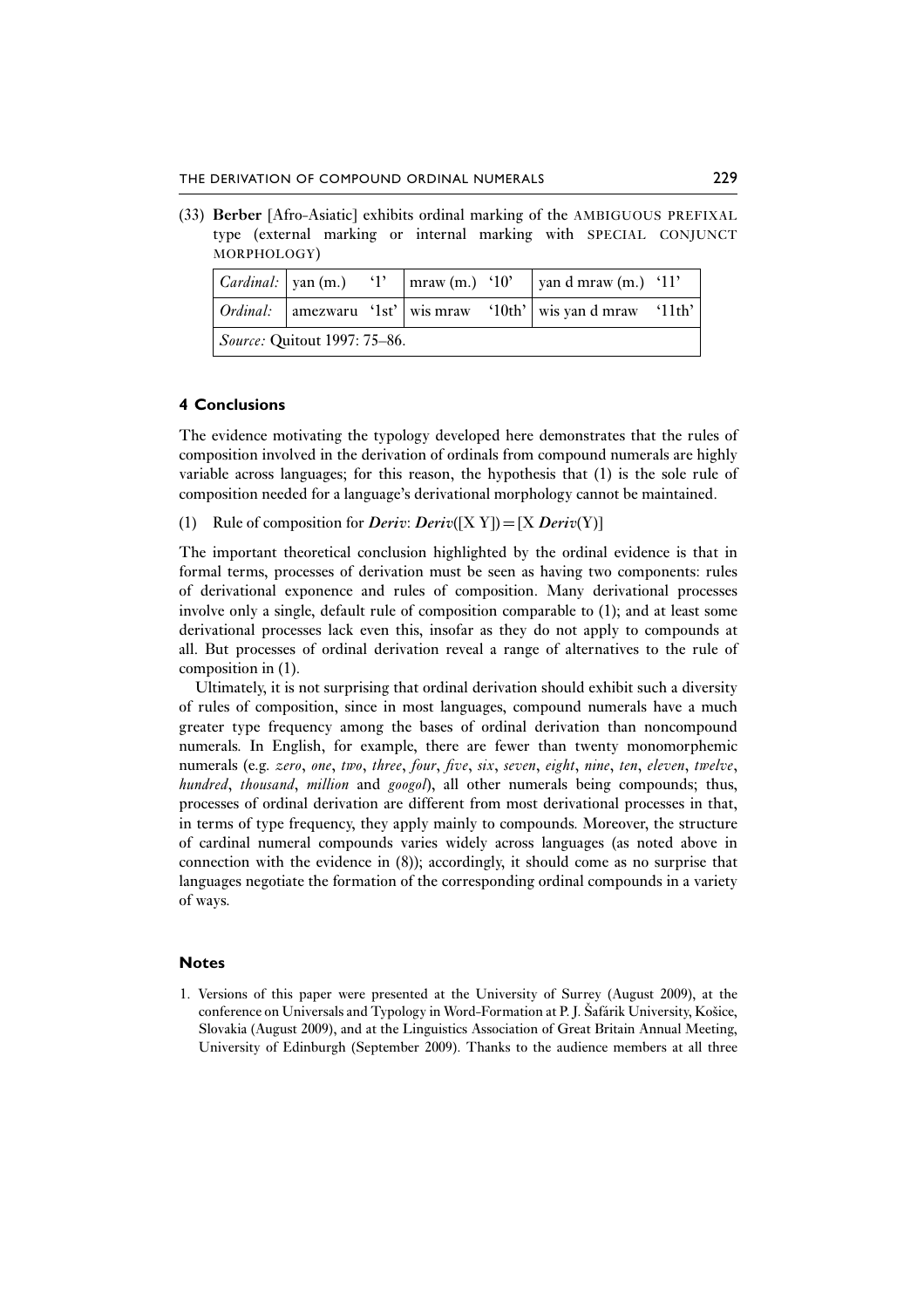events for a number of helpful comments; thanks, too, to two anonymous referees for their suggestions.

2. For discussion of the varied ways in which languages form ordinal derivatives from simple cardinal numerals, see Stolz & Veselinova (2005).

#### **References**

Abu-Chacra, Faruk. 2007. *Arabic: An essential grammar*. London and New York: Routledge.

- Akiyama, Nobuo, & Carol Akiyama. 1991. *Japanese grammar*. Hauppauge, NY: Barron's Educational Series.
- Ariste, Paul. 1968. *A grammar of the Votic language*. Bloomington: Indiana University and The Hague: Mouton & Co.
- Aronson, Howard I. 1989. *Georgian: A reading grammar* [corrected edition]. Columbus, OH: Slavica.
- Aronson, Howard I. 1991. Modern Georgian. In Alice C. Harris (ed), *The indigenous languages of the Caucasus, Volume 1: The Kartvelian languages*. Delmar, NY: Caravan Books. 219–312.

Benton, Richard A. 1971. *Pangasinan reference grammar*. Honolulu: University of Hawaii Press. Bielec, Dana. 1998. *Polish: An essential grammar*. London and New York: Routledge.

Borg, Albert & Marie Azzopardi-Alexander. 1997. *Maltese*. London & New York: Routledge.

Boyle, John Andrew. 1966. *Grammar of Modern Persian*. Wiesbaden: Harrassowitz.

Buchholz, Oda, & Wilfried Fiedler. 1987. *Albanische Grammatik*. Leipzig: Verlag Enzyklopädie.

- Butt, John, & Carmen Benjamin. 1988. *A new reference grammar of Modern Spanish*. London: Arnold.
- Cardona, George. 2007. Sanskrit morphology. In Alan S. Kaye (ed), *Morphologies of Asia and Africa, Vol. 2*. Winona Lake, IN: Eisenbrauns. 775–824.

Carlson, Robert. 1994. *A grammar of Supyire*. Berlin and New York: Mouton de Gruyter.

- Catalán, Norma. 1995. Evaluative affixation and lexical compounding in Spanish: an account within Optimality Theory. Paper presented at the 48<sup>th</sup> Kentucky Foreign Language Conference, University of Kentucky, Lexington, Kentucky.
- Crass, Joachim. 2005. *Das K'abeena*. Köln: Köppe.
- Cyffer, Norbert. 2007. Kanuri morphology. In Alan S. Kaye (ed), *Morphologies of Asia and Africa, Vol. 2*. Winona Lake, IN: Eisenbrauns. 1089–1126.
- Daniliuc, Laura, & Radu Daniliuc. 2000. *Descriptive Romanian grammar*. Munich: Lincom Europa.
- Dayley, Jon P. 1989. *Tümpisa (Panamint) Shoshone grammar*. Berkeley, Los Angeles and Oxford: University of California Press.
- Décsy, Gyula. 1966. *Yurak chrestomathy*. Bloomington: Indiana University and The Hague: Mouton.

Dodds, R. W. 1977. *Malay*. London: Hodder & Stoughton.

Donaldson, Bruce C. 1993. *A grammar of Afrikaans*. Berlin and New York: Mouton de Gruyter. Du Feu, Veronica. 1996. *Rapanui*. London and New York: Routledge.

Egli, Hans. 1990. *Paiwangrammatik*. Wiesbaden: Otto Harrassowitz.

- Everett, Daniel L. & Barbara Kern. 1997. *Wari'*. London and New York: Routledge.
- 
- Fähnrich, Heinz. 1987. *Kurze Grammatik der georgischen Sprache*. Leipzig: Verlag Enzyklopädie.
- Fähnrich, Heinz. 1991. Old Georgian. In Alice C. Harris (ed), *The indigenous languages of the Caucasus, Volume 1: The Kartvelian languages*. Delmar, NY: Caravan Books. 129–217.
- Fehringer, Carol. 1999. *A reference grammar of Dutch*. Cambridge: Cambridge University Press.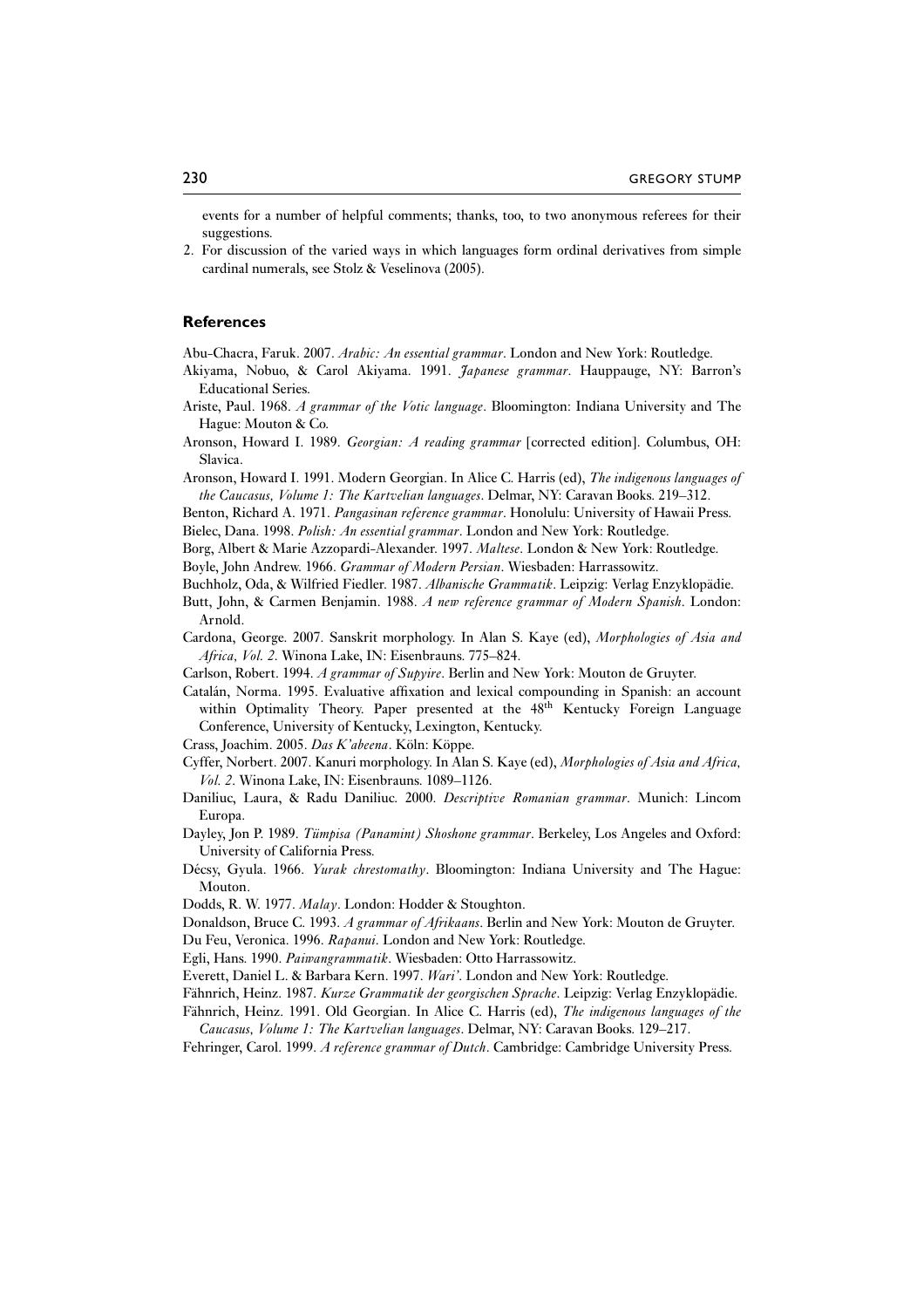- Fennell, Trevor G. & Henry Gelsen. 1980. *A grammar of Modern Latvian*, vol. 1. The Hague: Mouton.
- Fortescue, Michael. 1984. *West Greenlandic*. London: Croom Helm.
- Gönczöl-Davies, Ramona. 2007. *Romanian: An essential grammar*. London and New York: Routledge.
- Gordon, E. V. 1957. *An introduction to Old Norse* [2nd edition, revised by A. R. Taylor]. Oxford: Oxford University Press.
- Gorelova, Liliya M. 2002. *Manchu grammar*. Leiden, Boston and Köln: Brill.
- Hahn, Reinhard F. 1991. *Spoken Uyghur*. Seattle & London: University of Washington Press.
- Hahn, Revd. Ferd. 1985. *Grammar of the Kurukh language*. Delhi: Mittal Publications.
- Hammond, Lila. 2005. *Serbian: An essential grammar*. London and New York: Routledge.
- Hammond, R. 1981. *A German reference grammar*. Oxford: Oxford University Press.
- Heath, Jeffrey. 1999. *A grammar of Koyra Chiini: The Songhay of Timbuktu*. Berlin and New York: Mouton de Gruyter.
- Herrity, Peter. 2000. *Slovene: A comprehensive grammar*. London and New York: Routledge.
- Holmes, Philip, & Ian Hinchliffe. 2003. *Swedish: A comprehensive grammar* [2nd edition]. London and New York: Routledge.
- Hualde, José Ignacio, & Jon Ortiz de Urbina (eds.) 2003. *A grammar of Basque*. Berlin and New York: Mouton de Gruyter.

Hurford, J. R. 1975. *The linguistic study of numerals*. Cambridge: Cambridge University Press.

- Hutchison, John P. 1981. *A reference grammar of the Kanuri language*. Madison: African Studies Program, University of Wisconsin and Boston: African Studies Center, Boston University.
- Jakobi, Angelika, & Joachim Crass. 2004. *Grammaire du beria (langue saharienne)*. Köln: Köppe. Janaš, Pětr. 1976. *Niedersorbische Grammatik*. Bautzen: VEB Domowina-Verlag.
- Joseph, Brian D. & Irene Philippaki-Warburton. 1987. *Modern Greek*. London: Croom Helm.
- Josephs, Lewis S. 1975. *Palauan reference grammar*. Honolulu: University Press of Hawaii.
- Karlsson, Fred. 1999. *Finnish: An essential grammar*. London and New York: Routledge.
- Karttunen, Lauri. 2006. Numbers and Finnish numerals. In Mickael Suominen, Antti Arppe, Anu Airola, Orvokki Heinämäki, Matti Miestamo, Urho Määttä, Jussi Niemi, Kari K. Pitkänen and Kaius Sinnemäki (eds), *A man of measure: Festschrift in honour of Fred Karlsson on his 60th birthday* [supplement to *SKY Journal of Linguistics*, vol. 19], 407–421.

Kervella, F. 1976. *Yezhadur bras ar brezhoneg*. Brest: Al Liamm.

- Kibrik, A. E. & Ja. G. Testelets. 2004. Bezhta. In Michael Job (ed), *The indigenous languages of the Caucasus, Volume 3: The North East Caucasian languages, Part 1*. Ann Arbor: Caravan Books. 217–295.
- King, Gareth. 1993. *Modern Welsh: A comprehensive grammar*. London and New York: Routledge.
- LaPolla, Randy J. with Chenglong Huang. 2003. *A grammar of Qiang with annotated texts and glossary*. Berlin and New York: Mouton de Gruyter.
- Leslau, Wolf. 1995. *Reference grammar of Amharic*. Wiesbaden: Harrassowitz.
- Lewis, G. L. 1967. *Turkish grammar*. Oxford: Oxford University Press.
- Lichtenberk, Frantisek. 1983. *A grammar of Manam*. Honolulu: University of Hawaii Press.
- Llamzon, Teodoro A. 1976. *Modern Tagalog: A functional-structural description*. The Hague and Paris: Mouton.
- Lorentz, F. 1971. *Kaschubische Grammatik*. Hildesheim: Gerstenberg.
- McGregor, R. S. 1995. *Outline of Hindi grammar*. Oxford: Oxford University Press.
- Naughton, James. 2005. *Czech: An essential grammar*. London and New York: Routledge.
- Nedjalkov, Igor. *Evenki*. London and New York: Routledge.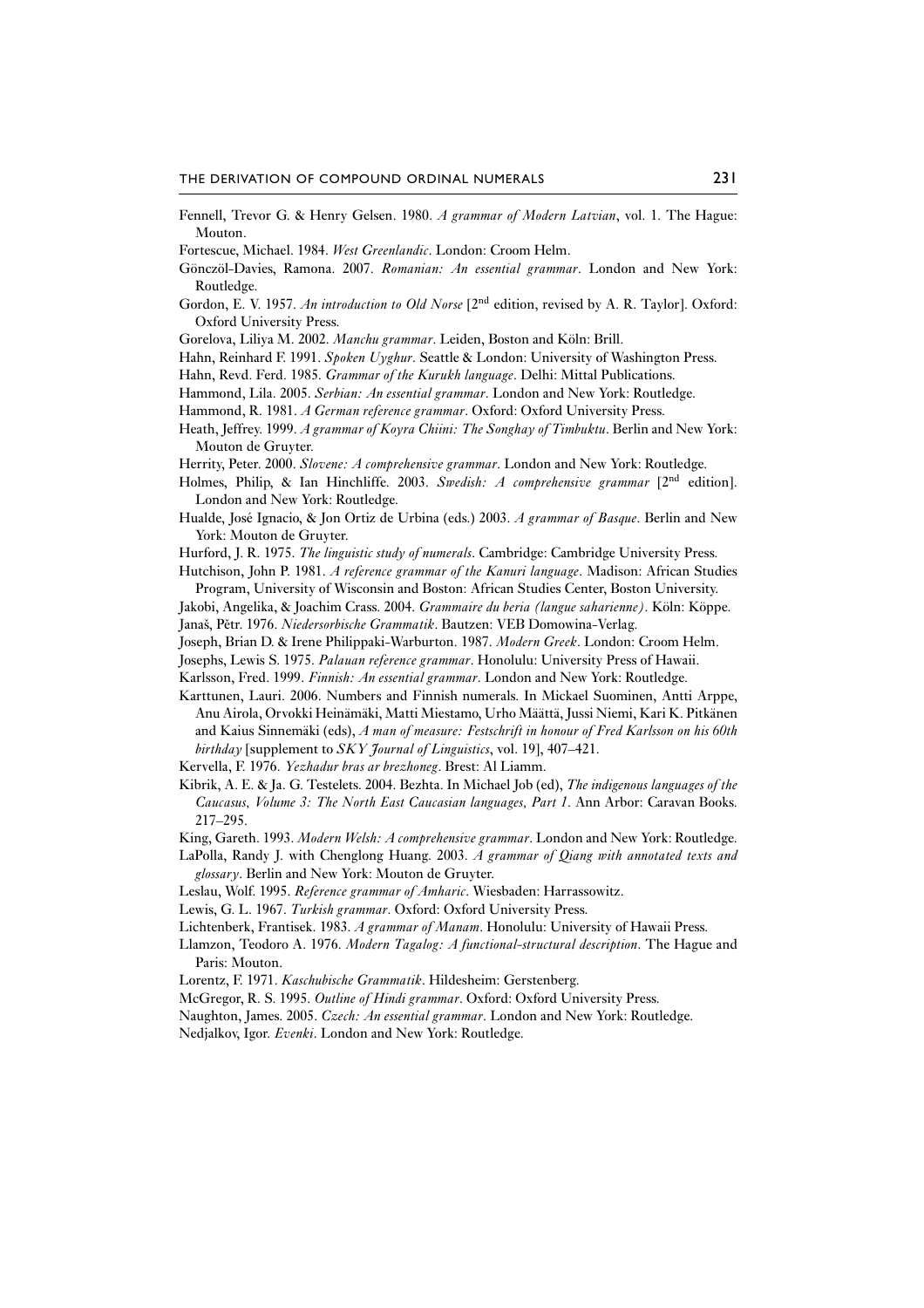Ngom, Fallou. 2003. *Wolof*. Munich: Lincom Europa.

- Nikolaeva, Irina, & Maria Tolskaya. 2001. *A grammar of Udihe*. Berlin and New York: Mouton de Gruyter.
- Olawsky, Knut J. 2006. *A grammar of Urarina*. Berlin and New York: Mouton de Gruyter.
- Perini, Mário A. 2002. *Modern Portuguese: A reference grammar*. New Haven and London: Yale University Press.
- Perry, John R. 2007. Persian morphology. In Alan S. Kaye (ed), *Morphologies of Asia and Africa, Vol. 2*. Winona Lake, IN: Eisenbrauns. 975–1019.
- Proudfoot, Anna & Francesco Cardo. 1997. *Modern Italian grammar*. London and New York: Routledge.
- Pugh, Stefan M. & Ian Press. 1999. *Ukrainian: A comprehensive grammar*. London and New York: Routledge.
- Quitout, Michel. 1997. *Grammaire berbère*. Montreal: L'Harmattan.
- Rå Hauge, Kjetil. 1999. *A short grammar of contemporary Bulgarian*. Bloomington, IN: Slavica.
- Reh, Mechthild. 1996. *Anywa language: Description and internal reconstructions*. Köln: Köppe.
- Rounds, Carol. 2001. *Hungarian: An essential grammar*. London and New York: Routledge.
- Ryding, Karin C. 2005. *A reference grammar of Modern Standard Arabic*. Cambridge: Cambridge University Press.
- Sakayan, Dora. 2000. *Modern Western Armenian*. Montreal: Arod Books.
- Schaub, Willi. 1985. *Babungo*. London: Croom Helm.
- Senn, Alfred. 1966. *Handbuch der litauischen Sprache (Band* I*: Grammatik)*. Heidelberg: Winter. Shukla, Shaligram. 1981. *Bhojpuri grammar*. Washington, DC: Georgetown University Press.
- Spencer, Andrew. 1988. Bracketing paradoxes and the English lexicon. *Language* 64: 663–682.
- Stampe, David. 1976. Cardinal number systems. In S. Mufwene, C. Walker, & S. Steever, eds.,
- *Papers from the Twelfth Regional Meeting of the Chicago Linguistic Society*, 594–609. Chicago: Chicago Linguistic Society.
- Stennes, Leslie H. 1967. *A reference grammar of Adamawa Fulani*. East Lansing: African Studies Center, Michigan State University.
- Stolz, Thomas & Lyuba N. Veselinova. 2005. Ordinal numerals. In Martin Haspelmath, Matthew S. Dryer, David Gil & Bernard Comrie, eds., *The world atlas of language structures*. Oxford: Oxford University Press. 218–221.
- Strandskogen, Åse-Berit, & Rolf Strandskogen. 1986. *Norwegian: An essential grammar* [tr. by Barbara White]. London & New York: Routledge.
- Stroomer, Harry. 1995. *A grammar of Boraana Oromo (Kenya)*. Köln: Köppe.
- Stump, Gregory T. 1995. The uniformity of head marking in inflectional morphology. *Yearbook of Morphology* 1994: 245–296.
- Stump, Gregory T. 2001. *Inflectional morphology*. Cambridge: Cambridge University Press.
- Sulkala, Helena, & Merja Karjalainen. 1992. *Finnish*. London and New York: Routledge.
- Terrill, Angela. 2003. *A Grammar of Lavukaleve*. Berlin & New York: Mouton de Gruyter.
- Trépos, Pierre 1968. *Grammaire bretonne* [1980 reprint]. Rennes: Ouest France.
- van den Berg, Helma. 1995. *A grammar of Hunzib (with texts and lexicon)*. Munich and Newcastle: Lincom Europa.
- van Driem, George. 1987. *A grammar of Limbu*. Berlin, New York and Amsterdam: Mouton de Gruyter.
- van Driem, George. 1993. *A grammar of Dumi*. Berlin & New York: Mouton de Gruyter.
- Wade, Terence. 1992. *A comprehensive Russian grammar*. Oxford and Cambridge, MA: Blackwell.
- Warkentin, Viola, & Ruby Scott. 1980. *Gramática Ch'ol*. Mexico: Instituto Lingüístico de Verano.